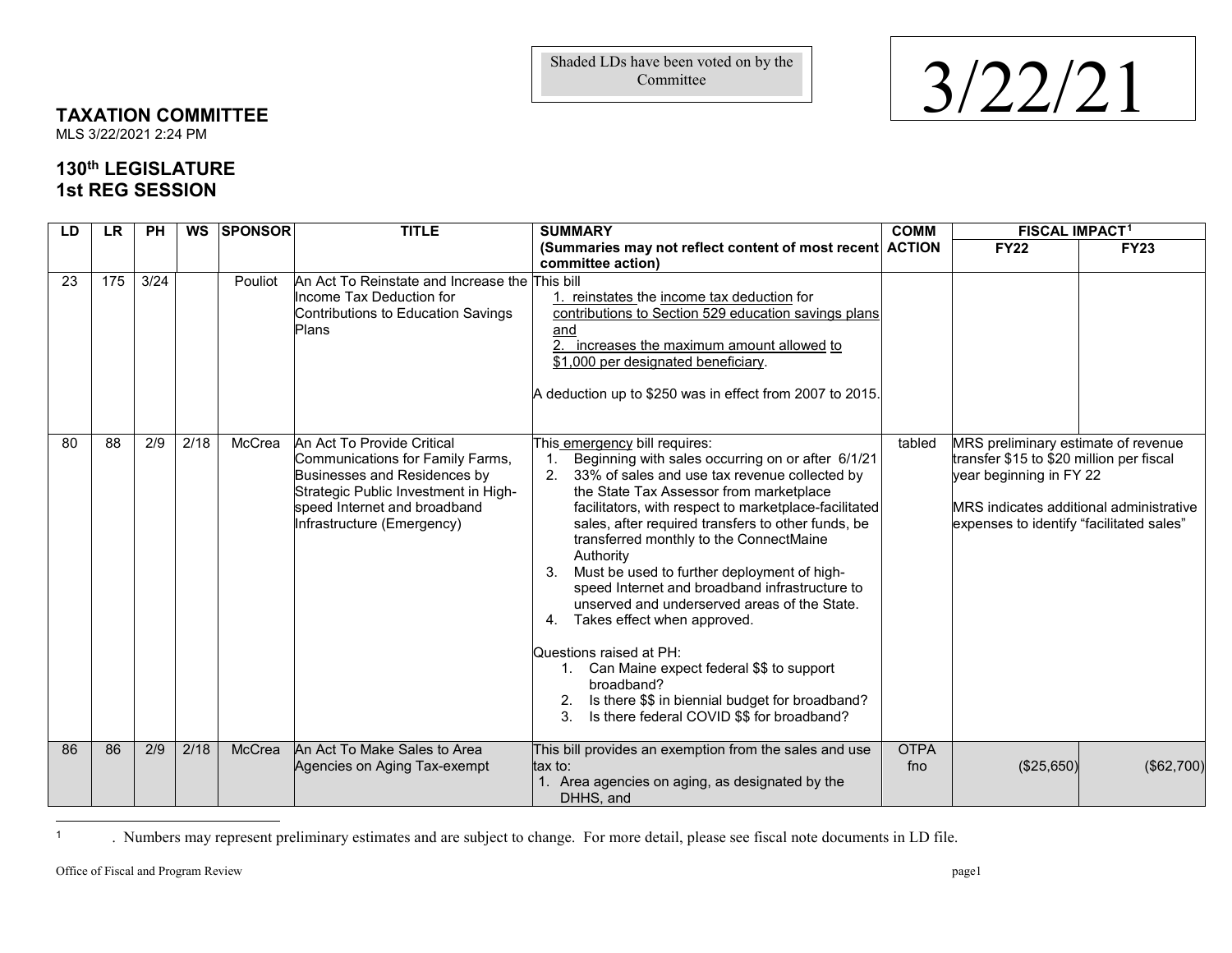| LD  | <b>LR</b> | <b>PH</b> |                | WS SPONSOR   | <b>TITLE</b>                                                                                                                                    | <b>SUMMARY</b>                                                                                                                                                                                                                                                                                                                                                                                                                                                                                                                                                                                                                  | <b>COMM</b>          | <b>FISCAL IMPACT1</b> |                |
|-----|-----------|-----------|----------------|--------------|-------------------------------------------------------------------------------------------------------------------------------------------------|---------------------------------------------------------------------------------------------------------------------------------------------------------------------------------------------------------------------------------------------------------------------------------------------------------------------------------------------------------------------------------------------------------------------------------------------------------------------------------------------------------------------------------------------------------------------------------------------------------------------------------|----------------------|-----------------------|----------------|
|     |           |           |                |              |                                                                                                                                                 | (Summaries may not reflect content of most recent ACTION<br>committee action)                                                                                                                                                                                                                                                                                                                                                                                                                                                                                                                                                   |                      | <b>FY22</b>           | <b>FY23</b>    |
|     |           |           |                |              |                                                                                                                                                 | 2. Public and private nonprofit agencies that are<br>operating under grants provided by DHHS and that<br>provide social services in order to secure and<br>maintain maximum independence and dignity in a<br>home environment for older people capable of self-<br>care with appropriate supportive services.<br>Same bill (LD 726) was introduced in 129th Legislature;<br>unanimous OTPA from TAX; died in Appropriations<br>Table at end of 129th, 2d Regular Session.                                                                                                                                                       |                      |                       |                |
| 94  | 253       |           |                | Doudera      | An Act To Allow Municipalities to<br>Exempt Volunteer Firefighters from<br>Paying Excise Tax on Their Vehicles<br>Used To Respond to Fire Calls | This bill authorizes municipalities to adopt an ordinance<br>extending a vehicle excise tax exemption to volunteer<br>firefighters.                                                                                                                                                                                                                                                                                                                                                                                                                                                                                             |                      |                       |                |
| 136 | 705       |           |                | Hanley       | An Act To Increase the Maximum<br>Pension Deduction for State Income<br>Tax                                                                     | This bill increases the maximum annual income tax<br>pension deduction amount for nonmilitary retirement<br>pensions from \$10,000 to \$35,000 over a 5-year period<br>beginning with the 2021 tax year. The \$35,000 pension<br>deduction amount that applies after the 2025 tax year is<br>subject to an annual inflation adjustment.                                                                                                                                                                                                                                                                                         |                      |                       |                |
| 140 | 320       | 2/9       |                |              | 2/18   Dillingham An Act To Assist Certain Businesses<br>in the State That Sell Prepared Food<br>or Alcohol                                     | This bill permits retailers selling prepared food or liquor<br>sold by establishments licensed for on-premises sales<br>and taxed at 8% to retain 1/8 of the sales tax collected<br>on those sales to cover administrative expenses.<br>MRS has several policy and technical concern                                                                                                                                                                                                                                                                                                                                            | ONTP/<br><b>OTPA</b> | (\$11,371,500)        | (\$33,444,750) |
| 141 | 111       | 3/2       | $\frac{3}{16}$ | <b>Terry</b> | An Act To Make Technical Changes<br>to the Tax Laws                                                                                             | This bill is submitted by MRS:<br>This bill makes technical changes to the tax laws.<br><b>MRS CHART SUMMARIZING CHANGES POSTED ON</b><br><b>COMMITTEE MATERIALS WEBPAGE</b><br><b>AND PROPOSED AMENDMENT</b><br>http://legislature.maine.gov/9710<br>Part A, For changes to the income tax law:<br>1. Authorizes the Department of Administrative and<br>Financial Services, Maine Revenue Services to<br>disclose information to the Finance Authority of<br>Maine necessary for the administration of the seed<br>capital investment tax credit in the Maine Revised<br>Statutes, Title 36, section 5216-B. The authority is | <b>OTPA</b>          |                       |                |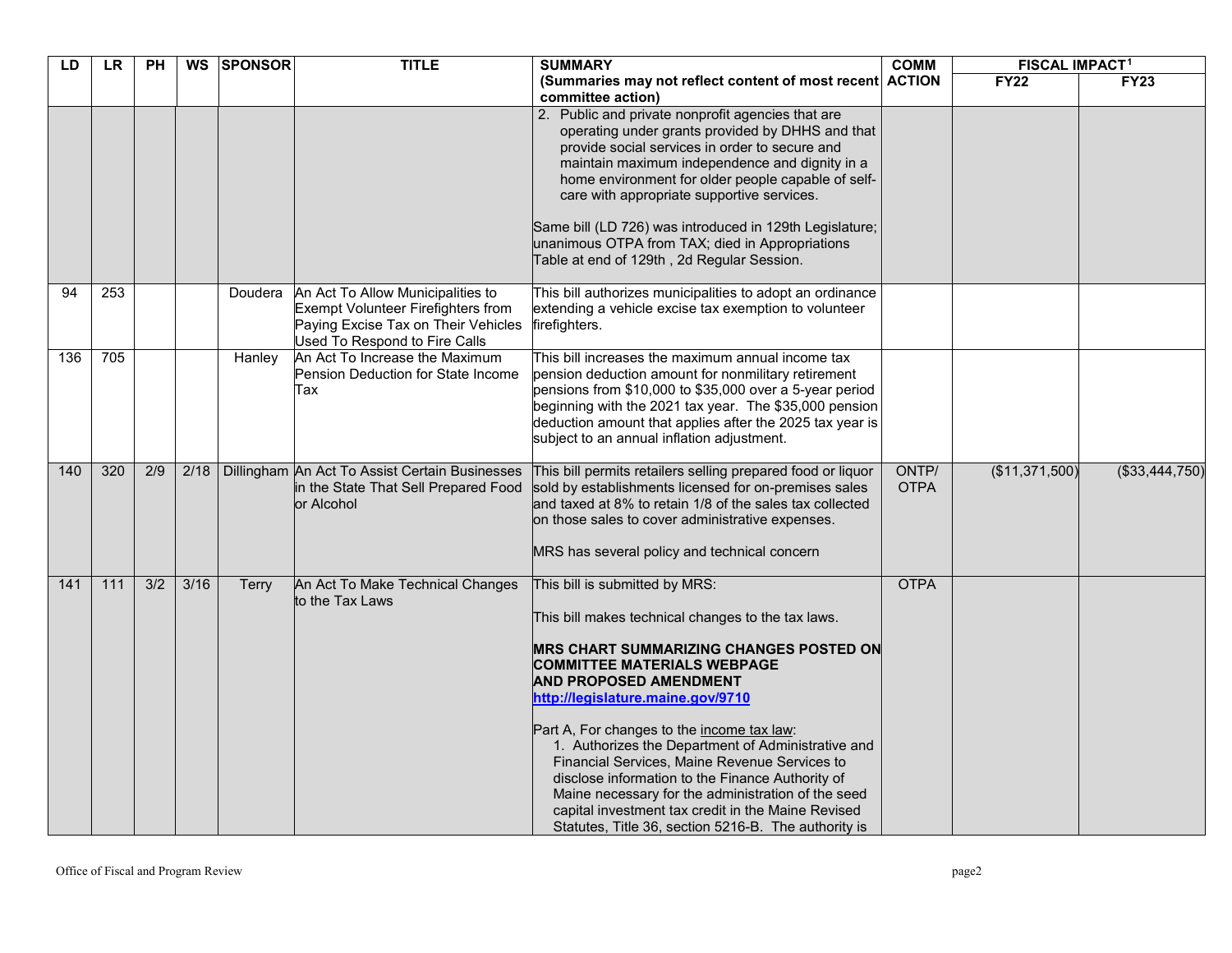| LD | <b>LR</b> | <b>PH</b> | WS SPONSOR | <b>TITLE</b> | <b>SUMMARY</b>                                                                              | <b>COMM</b> | <b>FISCAL IMPACT1</b> |             |
|----|-----------|-----------|------------|--------------|---------------------------------------------------------------------------------------------|-------------|-----------------------|-------------|
|    |           |           |            |              | (Summaries may not reflect content of most recent ACTION                                    |             | <b>FY22</b>           | <b>FY23</b> |
|    |           |           |            |              | committee action)                                                                           |             |                       |             |
|    |           |           |            |              | responsible for certifying investments that are                                             |             |                       |             |
|    |           |           |            |              | eligible for the credit;                                                                    |             |                       |             |
|    |           |           |            |              | 2. Amends Title 36. section 5164, subsection 2, a                                           |             |                       |             |
|    |           |           |            |              | provision of the Maine fiduciary income tax law, to                                         |             |                       |             |
|    |           |           |            |              | incorporate gender-neutral terms, delete a duplicate                                        |             |                       |             |
|    |           |           |            |              | word and make other technical textual changes;<br>3. Repeals the additional tax on lump-sum |             |                       |             |
|    |           |           |            |              | retirement plan distributions, which does not apply to                                      |             |                       |             |
|    |           |           |            |              | tax years beginning after 2012;                                                             |             |                       |             |
|    |           |           |            |              | 4. Repeals the additional tax on early distributions                                        |             |                       |             |
|    |           |           |            |              | from qualified retirement plans, which does not apply                                       |             |                       |             |
|    |           |           |            |              | to tax years beginning after 2012;                                                          |             |                       |             |
|    |           |           |            |              | 5. Clarifies that, for both the tax imposed on                                              |             |                       |             |
|    |           |           |            |              | insurance companies pursuant to Title 36, chapter                                           |             |                       |             |
|    |           |           |            |              | 357 and on persons pursuant to Title 36, Part 8, for                                        |             |                       |             |
|    |           |           |            |              | purposes of the employer credit for family and                                              |             |                       |             |
|    |           |           |            |              | medical leave, "employees based in the State"                                               |             |                       |             |
|    |           |           |            |              | means employees that perform more than 50% of                                               |             |                       |             |
|    |           |           |            |              | employee-related activities for the employer at a                                           |             |                       |             |
|    |           |           |            |              | location in Maine. This change reflects                                                     |             |                       |             |
|    |           |           |            |              | administrative practice since implementation of the                                         |             |                       |             |
|    |           |           |            |              | credit:<br>6. Clarifies that a nonresident estate or trust that                             |             |                       |             |
|    |           |           |            |              | does not have Maine taxable income or a Maine                                               |             |                       |             |
|    |           |           |            |              | income tax liability must nonetheless file a Maine                                          |             |                       |             |
|    |           |           |            |              | income tax return if the estate or trust has                                                |             |                       |             |
|    |           |           |            |              | distributable net income derived from or connected                                          |             |                       |             |
|    |           |           |            |              | with sources in Maine and gross income of \$10,000                                          |             |                       |             |
|    |           |           |            |              | or more. This change reflects long-standing                                                 |             |                       |             |
|    |           |           |            |              | administrative practice; and                                                                |             |                       |             |
|    |           |           |            |              | 7. Amends Title 36, sections 5221 and 5228 to                                               |             |                       |             |
|    |           |           |            |              | incorporate gender-neutral terms.                                                           |             |                       |             |
|    |           |           |            |              | Part B, changes to the sales tax law:                                                       |             |                       |             |
|    |           |           |            |              | 1. Amends the diabetic supplies exemption to                                                |             |                       |             |
|    |           |           |            |              | require use by the purchaser;                                                               |             |                       |             |
|    |           |           |            |              | 2. Includes in Title 36 the effective date of 3 sales                                       |             |                       |             |
|    |           |           |            |              | tax exemptions enacted in the First Regular Session                                         |             |                       |             |
|    |           |           |            |              | of the 129 <sup>th</sup> Legislature that did not take effect until                         |             |                       |             |
|    |           |           |            |              | after the adjournment of the Second Regular                                                 |             |                       |             |
|    |           |           |            |              | Session of the 129 <sup>th</sup> Legislature and repeals                                    |             |                       |             |
|    |           |           |            |              | conflicting public law provisions;                                                          |             |                       |             |
|    |           |           |            |              | 3. Clarifies the exemptions for nonprofit worldwide                                         |             |                       |             |
|    |           |           |            |              | charitable organization; and                                                                |             |                       |             |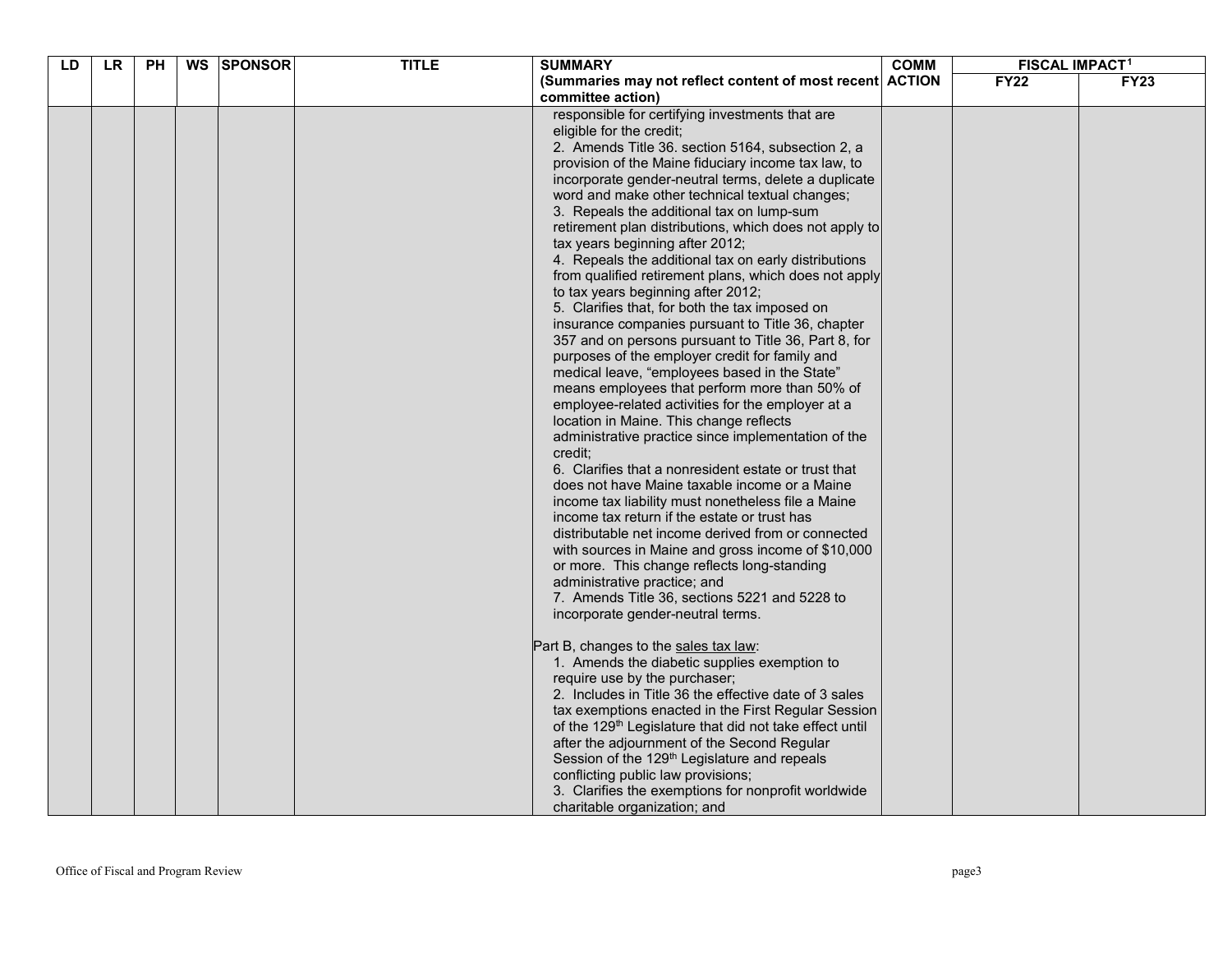| LD  | <b>LR</b>         | <b>PH</b> | WS SPONSOR   | <b>TITLE</b>                                                                                             | <b>SUMMARY</b>                                                                                                                                                                                                                                                                                                                                                                                                                                                                                                                                                                                                                                                                                                                                                                                                                                                                                                                                                                                                                                                                                                                                        | <b>COMM</b>        | <b>FISCAL IMPACT1</b> |             |
|-----|-------------------|-----------|--------------|----------------------------------------------------------------------------------------------------------|-------------------------------------------------------------------------------------------------------------------------------------------------------------------------------------------------------------------------------------------------------------------------------------------------------------------------------------------------------------------------------------------------------------------------------------------------------------------------------------------------------------------------------------------------------------------------------------------------------------------------------------------------------------------------------------------------------------------------------------------------------------------------------------------------------------------------------------------------------------------------------------------------------------------------------------------------------------------------------------------------------------------------------------------------------------------------------------------------------------------------------------------------------|--------------------|-----------------------|-------------|
|     |                   |           |              |                                                                                                          | (Summaries may not reflect content of most recent ACTION<br>committee action)                                                                                                                                                                                                                                                                                                                                                                                                                                                                                                                                                                                                                                                                                                                                                                                                                                                                                                                                                                                                                                                                         |                    | <b>FY22</b>           | <b>FY23</b> |
|     |                   |           |              |                                                                                                          | 4. Removes the Mayo Regional Hospital in Dover-<br>Foxcroft from the hospital tax definition of<br>"municipally funded hospital."<br>Part C, changes to the property tax law:<br>1. Clarifies that the local assessor qualifying<br>examination and individual examination results are<br>confidential and thus not producible under a<br>Freedom of Access Act request;<br>2. Clarifies that enhanced business equipment tax<br>exemption reimbursement only applies to tax<br>increment financing exempt business equipment<br>when the reimbursement is used to fund a tax<br>increment financing development program.<br>Part D, general changes to tax law:<br>1. Updates Title 36, section 173, concerning<br>collection by warrant, to clarify the intent and make<br>technical changes; and<br>2. Repeals requirement that TAX Committee report<br>out a bill permanently eliminating corporate tax<br>expenditures totaling \$6,000,000 per biennium by<br>February 6, 2016.<br><b>MRS Proposed Amendment to Part C to make</b><br>taxpayer identification numbers included in<br>Commercial Forestry Excise Tax return are<br>confidential. |                    |                       |             |
| 146 | $\frac{110}{110}$ | 2/23      | Terry        | Resolve, Authorizing the State Tax<br>Assessor To Convey the Interest of<br><b>Unorganized Territory</b> | This resolve authorizes the State Tax Assessor to<br>convey the interest of the State in several parcels of<br>the State in Certain Real Estate in the real estate in the Unorganized Territory that were<br>acquired by the State because of nonpayment of<br>property tax.<br>MRS submitted proposed amendment at PH to correct<br>some of the amounts for one property. Available on line<br>at: http://legislature.maine.gov/9710                                                                                                                                                                                                                                                                                                                                                                                                                                                                                                                                                                                                                                                                                                                 | <b>OTPA</b><br>fno |                       |             |
| 147 | 109               |           | <b>Terry</b> | An Act To Update References to the<br>of 1986 Contained in the Maine                                     | The bill does the following. Part A updates references to<br>United States Internal Revenue Code the United States Internal Revenue Code of 1986<br>contained in the Maine Revised Statutes, Title 36 to<br>Revised Statutes and Amend Income refer to the United States Internal Revenue Code of                                                                                                                                                                                                                                                                                                                                                                                                                                                                                                                                                                                                                                                                                                                                                                                                                                                     |                    |                       |             |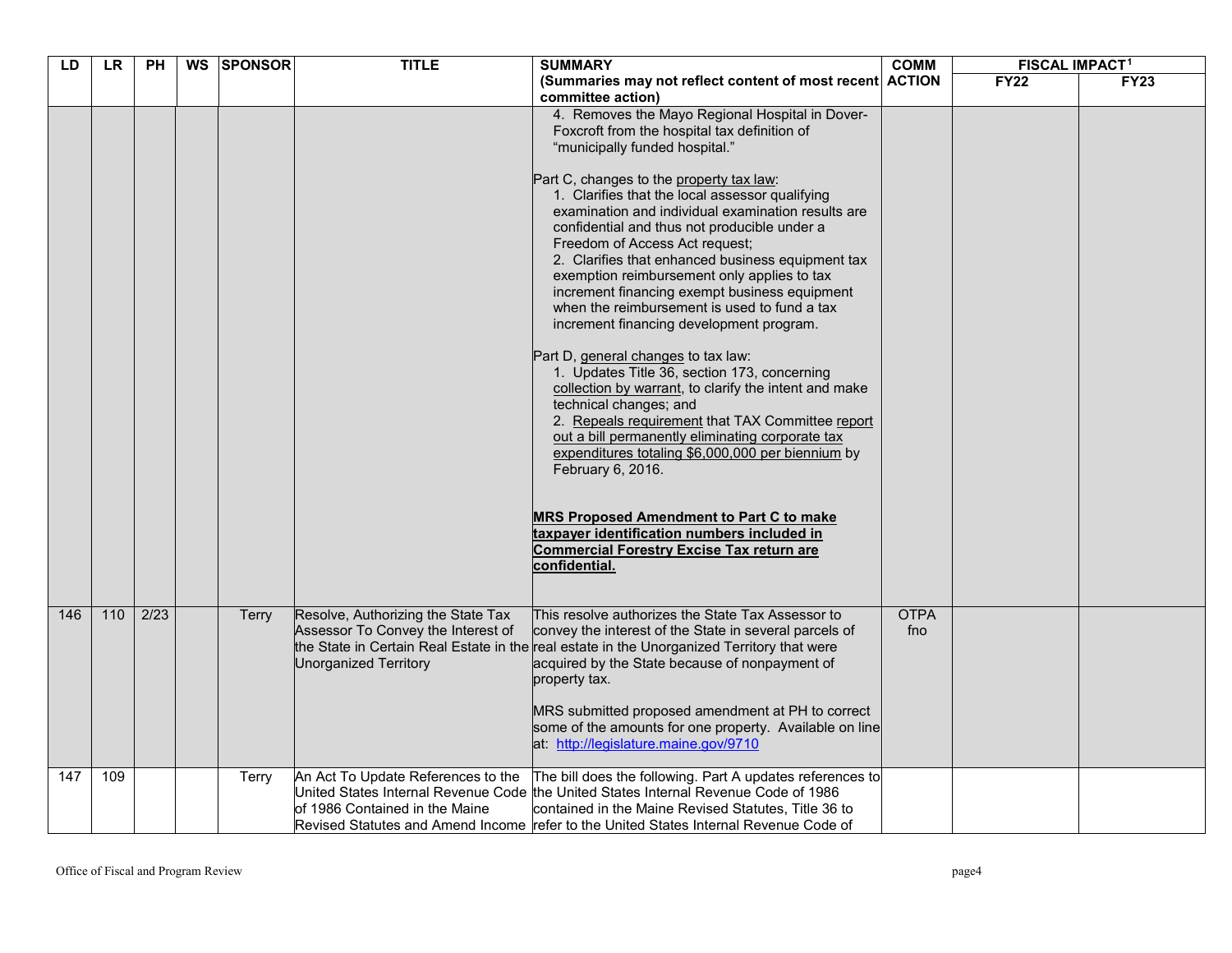| LD | <b>LR</b> | PH | WS SPONSOR | <b>TITLE</b>                    | <b>SUMMARY</b>                                                                                            | <b>COMM</b> | <b>FISCAL IMPACT1</b> |             |
|----|-----------|----|------------|---------------------------------|-----------------------------------------------------------------------------------------------------------|-------------|-----------------------|-------------|
|    |           |    |            |                                 | (Summaries may not reflect content of most recent ACTION                                                  |             | <b>FY22</b>           | <b>FY23</b> |
|    |           |    |            |                                 | committee action)                                                                                         |             |                       |             |
|    |           |    |            | Tax Modifications and the Maine | 1986 as amended through December 31, 2020, for tax                                                        |             |                       |             |
|    |           |    |            | Capital Investments Tax Credit  | years beginning on or after January 1, 2018 and for any                                                   |             |                       |             |
|    |           |    |            |                                 | prior tax year as specifically provided by the United                                                     |             |                       |             |
|    |           |    |            |                                 | States Internal Revenue Code of 1986, as amended.                                                         |             |                       |             |
|    |           |    |            |                                 | Part B requires an addition modification for taxable                                                      |             |                       |             |
|    |           |    |            |                                 | income for income tax purposes for federal excess                                                         |             |                       |             |
|    |           |    |            |                                 | business losses allowed to noncorporate taxpayers                                                         |             |                       |             |
|    |           |    |            |                                 | pursuant to the Coronavirus Aid, Relief, and Economic                                                     |             |                       |             |
|    |           |    |            |                                 | Security Act, or "CARES Act," for taxable years                                                           |             |                       |             |
|    |           |    |            |                                 | beginning after December 31, 2017 and before January                                                      |             |                       |             |
|    |           |    |            |                                 | 1, 2021 and a subtraction modification for the carry-over                                                 |             |                       |             |
|    |           |    |            |                                 | of this amount in future years. Part C requires an                                                        |             |                       |             |
|    |           |    |            |                                 | addition modification for taxable income for income tax                                                   |             |                       |             |
|    |           |    |            |                                 | purposes of the federal business interest deduction that                                                  |             |                       |             |
|    |           |    |            |                                 | exceeds 30% of adjusted taxable income pursuant to                                                        |             |                       |             |
|    |           |    |            |                                 | the CARES Act for taxable years beginning on or after<br>January 1, 2019 and before January 1, 2021 and a |             |                       |             |
|    |           |    |            |                                 | subtraction modification for the carry-over of this                                                       |             |                       |             |
|    |           |    |            |                                 | amount in tax years beginning on or after January 1,                                                      |             |                       |             |
|    |           |    |            |                                 | 2021. Part D excludes qualified improvement property                                                      |             |                       |             |
|    |           |    |            |                                 | placed in service after December 31, 2017 and prior to                                                    |             |                       |             |
|    |           |    |            |                                 | January 1, 2020 from the Maine capital investment                                                         |             |                       |             |
|    |           |    |            |                                 | income tax credit. Part E requires an addition                                                            |             |                       |             |
|    |           |    |            |                                 | modification for taxable income for income tax purposes                                                   |             |                       |             |
|    |           |    |            |                                 | for the additional charitable contribution deduction                                                      |             |                       |             |
|    |           |    |            |                                 | allowed to corporations pursuant to the CARES Act for                                                     |             |                       |             |
|    |           |    |            |                                 | taxable years beginning after January 1, 2019 and                                                         |             |                       |             |
|    |           |    |            |                                 | before January 1, 2020 and a subtraction modification                                                     |             |                       |             |
|    |           |    |            |                                 | for the carry-over of this amount in future years. Part F                                                 |             |                       |             |
|    |           |    |            |                                 | updates and simplifies Maine income tax law by                                                            |             |                       |             |
|    |           |    |            |                                 | conforming the Maine income tax with the federal net                                                      |             |                       |             |
|    |           |    |            |                                 | operating loss limitation, generally known as "the 80%                                                    |             |                       |             |
|    |           |    |            |                                 | taxable income limitation," and the CARES Act                                                             |             |                       |             |
|    |           |    |            |                                 | suspension of the limitation. This Part and Maine's                                                       |             |                       |             |
|    |           |    |            |                                 | conformity to the CARES Act net operating loss                                                            |             |                       |             |
|    |           |    |            |                                 | limitation suspension in Part A apply retroactively to tax                                                |             |                       |             |
|    |           |    |            |                                 | years beginning on or after January 1, 2018. Under Part                                                   |             |                       |             |
|    |           |    |            |                                 | F, the 80% taxable income limitation applies to tax                                                       |             |                       |             |
|    |           |    |            |                                 | years beginning after 2020. Part G expands the addition                                                   |             |                       |             |
|    |           |    |            |                                 | modification for the amount of the global intangible low                                                  |             |                       |             |
|    |           |    |            |                                 | taxed income deduction. For tax years beginning on or                                                     |             |                       |             |
|    |           |    |            |                                 | after January 1, 2020, the modification is for the total                                                  |             |                       |             |
|    |           |    |            |                                 | amount of the foreign-derived intangible income and                                                       |             |                       |             |
|    |           |    |            |                                 | global intangible low-taxed income deduction claimed in                                                   |             |                       |             |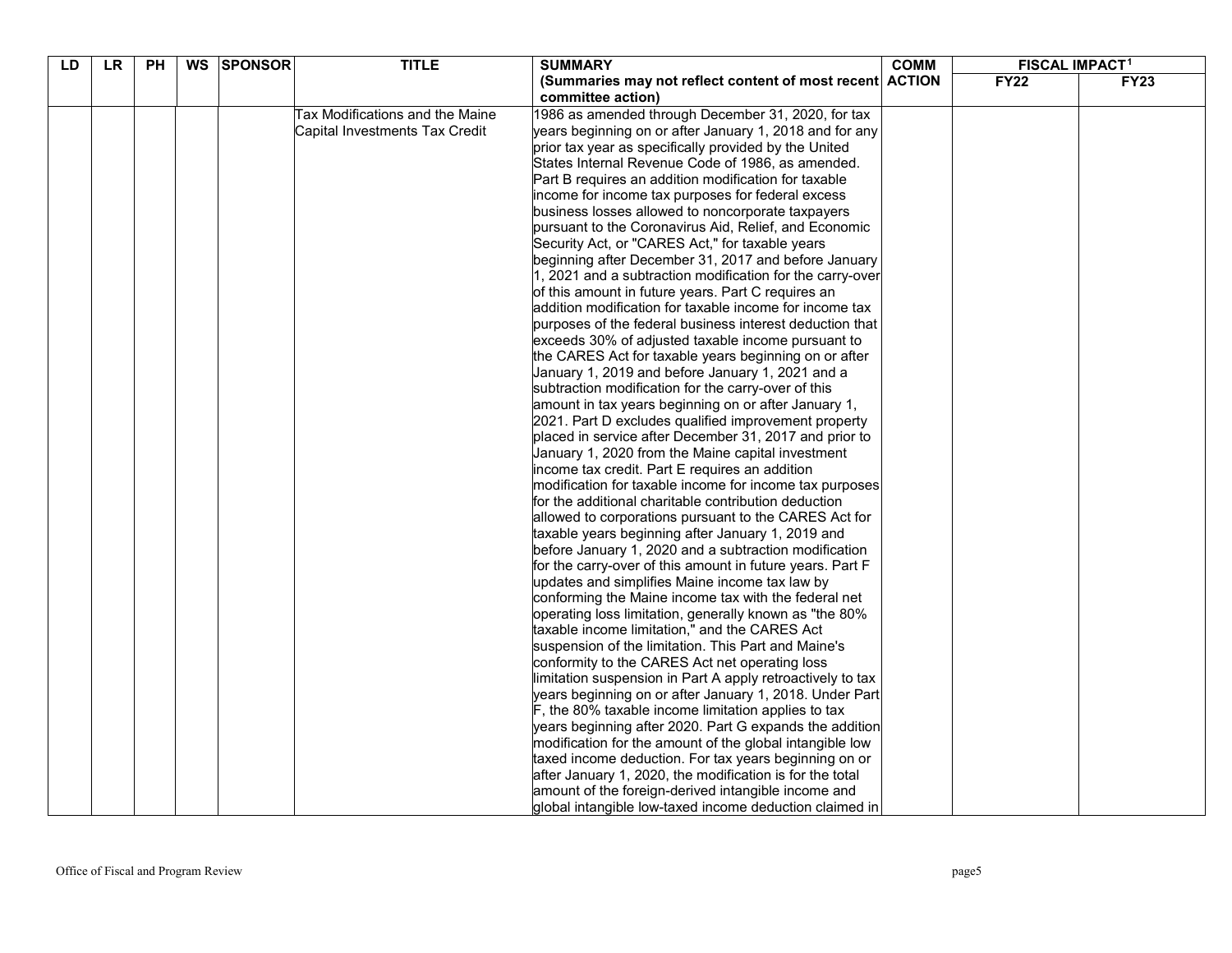| LD  | <b>LR</b>       | <b>PH</b> | WS | <b>SPONSOR</b> | <b>TITLE</b>                                                                                   | <b>SUMMARY</b>                                                                                                                                                                                                                                                                                                                                                                                                                                                                                                                                                                                                                                                               | <b>COMM</b>          | <b>FISCAL IMPACT1</b>                                                           |                                                                                 |
|-----|-----------------|-----------|----|----------------|------------------------------------------------------------------------------------------------|------------------------------------------------------------------------------------------------------------------------------------------------------------------------------------------------------------------------------------------------------------------------------------------------------------------------------------------------------------------------------------------------------------------------------------------------------------------------------------------------------------------------------------------------------------------------------------------------------------------------------------------------------------------------------|----------------------|---------------------------------------------------------------------------------|---------------------------------------------------------------------------------|
|     |                 |           |    |                |                                                                                                | (Summaries may not reflect content of most recent ACTION<br>committee action)                                                                                                                                                                                                                                                                                                                                                                                                                                                                                                                                                                                                |                      | <b>FY22</b>                                                                     | <b>FY23</b>                                                                     |
|     |                 |           |    |                |                                                                                                | accordance with the Internal Revenue Code, Section<br>$250(a)$ .                                                                                                                                                                                                                                                                                                                                                                                                                                                                                                                                                                                                             |                      |                                                                                 |                                                                                 |
| 168 | 538             | 3/16      |    | Guerin         | An Act To Provide a Tax Break for<br>Businesses That Employ People with<br><b>Disabilities</b> | <b>CONCEPT DRAFT:</b><br>This bill proposes to provide a payroll tax cut for<br>businesses that employ people with disabilities.<br><b>SPONSOR PROPOSED AMENDMENT:</b><br>Provides IT credit for employers who employ qualified<br>disabled employees. Credit is equal to the difference<br>between the wage paid and the subminimum wage that<br>would have been allowed under federal law.                                                                                                                                                                                                                                                                                 |                      |                                                                                 |                                                                                 |
| 179 | $\overline{30}$ | 2/23      |    | Kessler        | An Act To Exclude Energy Efficiency<br>Improvements from Property Tax                          | This bill:<br>1. Provides property tax exemptions for energy<br>efficiency improvements and<br>2. Requires the Efficiency Maine Trust (EMT) to<br>identify and make available and list such<br>improvements.<br>3. "Energy efficiency improvements" are<br>improvements that<br>A. meet or exceed federal "Energy Star"<br>standards or similar EMT standards; or<br>B. Involve weatherization in a manner<br>approved by EMT<br><b>Issues raised at public hearing:</b><br>• Meaning of "energy efficiency Improvements"<br>• Role of Efficiency Maine Trust<br>• Impact on local revenue                                                                                   | Tabled               | <b>MRS</b> estimate<br>Admin costs:<br>2 positions<br>\$190,000 to<br>\$210,000 | <b>MRS</b> estimate<br>Admin costs:<br>2 positions<br>\$190,000 to<br>\$210,000 |
| 188 | 642             | 2/23      |    | Jackson        | An Act Regarding the Transportation<br>of Products in the Forest Products<br>Industry          | This bill<br>1. Requires that owners and managers of log yards<br>and mill sites present a copy of a trip ticket to a<br>forest ranger in the log yard or mill site upon<br>request.<br>2. Adds a requirement related to the transportation of<br>forest products by providing that a landowner of<br>50,000 or more acres of forest land in the State<br>may not allow the transportation of forest products<br>harvested on the landowner's land from a location<br>in the State to another location in the State in<br>violation of federal law or regulation or an<br>international trade agreement that prohibits the<br>transportation of goods from a location in the | OTPA/<br><b>ONTP</b> |                                                                                 |                                                                                 |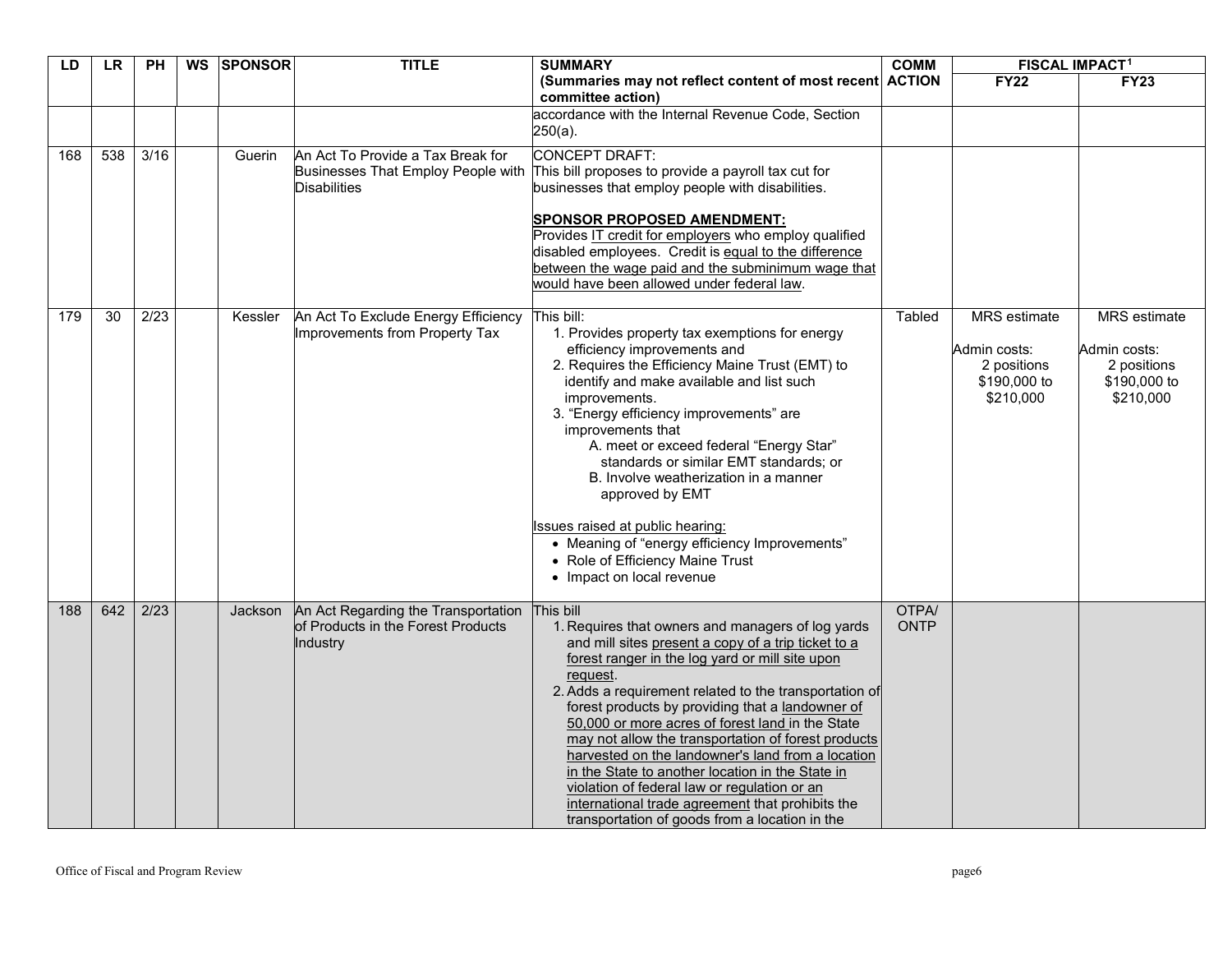| LD  | <b>LR</b> | <b>PH</b> | WS | <b>ISPONSOR</b> | <b>TITLE</b>                                                                                     | <b>SUMMARY</b>                                                                                                                                                                                                                                                                                                                                                                                                                                                                                                                                                                                                                                                                                                                                                                                                                                                                                                                    | <b>COMM</b> | <b>FISCAL IMPACT1</b> |             |
|-----|-----------|-----------|----|-----------------|--------------------------------------------------------------------------------------------------|-----------------------------------------------------------------------------------------------------------------------------------------------------------------------------------------------------------------------------------------------------------------------------------------------------------------------------------------------------------------------------------------------------------------------------------------------------------------------------------------------------------------------------------------------------------------------------------------------------------------------------------------------------------------------------------------------------------------------------------------------------------------------------------------------------------------------------------------------------------------------------------------------------------------------------------|-------------|-----------------------|-------------|
|     |           |           |    |                 |                                                                                                  | (Summaries may not reflect content of most recent ACTION<br>committee action)                                                                                                                                                                                                                                                                                                                                                                                                                                                                                                                                                                                                                                                                                                                                                                                                                                                     |             | <b>FY22</b>           | <b>FY23</b> |
|     |           |           |    |                 |                                                                                                  | United States to another location in the United<br>States. (cabotage)<br>3. Provides that a landowner with 2 prior violations of<br>the new transportation requirement is ineligible for<br>classification of the landowner's land under the<br>Maine Tree Growth Tax Law, and<br>4. Provides that the landowner may not receive<br>BETE, BETR, income tax credits or state grants or<br>other state funding.<br>Similar bill (LD 2061) presented in 129th R2 but was not<br>reported out of committee before adjournment and died<br>at end of session.<br>Sponsor suggested changes in testimony at PH. pp.2-3<br>at the following link:<br>http://www.mainelegislature.org/legis/bills/getTestimony<br>Doc.asp?id=144118                                                                                                                                                                                                       |             |                       |             |
| 191 | 395       | 3/18      |    | Bailey          | An Act To Permit Municipalities To<br>Provide Assistance to Veterans in<br>Paying Property Taxes | This bill authorizes municipalities to adopt a program<br>that provides benefits:<br>1. to veterans and their eligible family members<br>2. who own or rent a homestead in the municipality.<br>The benefit for owners is based on the impact of<br>property tax equalization on the amount received as a<br>property tax exemption compared to the amount that<br>would have applied if no equalization of value was<br>applied.<br>The benefit for renters is \$100.<br><b>CURRENT LAW:</b><br>As required by the Maine Constitution the veteran's<br>exemption of \$6,000 is based on equalized just value.<br>If a municipality's valuation is at 90% of just value, the<br>exemption is reduced to 90% of \$6,000 or \$5,400.<br>THIS BILL: provides a benefit to a homeowner equal<br>to the difference in the reduction in property tax due to<br>the equalization of the exemption amount.<br>MRS has technical concerns. |             |                       |             |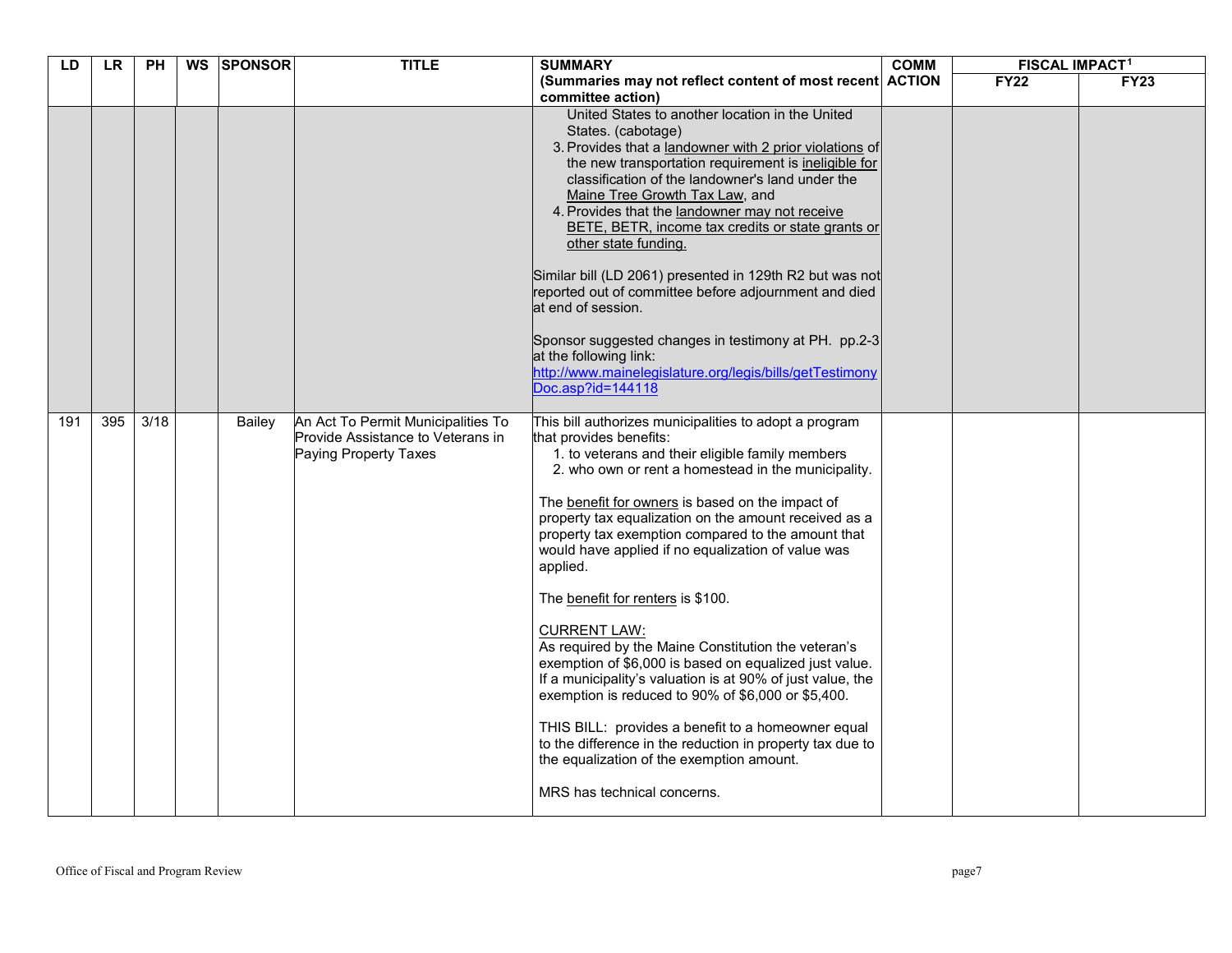| LD  | <b>LR</b> | PН                | WS SPONSOR | <b>TITLE</b>                                                                                                                                              | <b>SUMMARY</b>                                                                                                                                                                                                                                                                                                                                                                                                                                                       | <b>COMM</b>                 | <b>FISCAL IMPACT1</b>    |                                      |
|-----|-----------|-------------------|------------|-----------------------------------------------------------------------------------------------------------------------------------------------------------|----------------------------------------------------------------------------------------------------------------------------------------------------------------------------------------------------------------------------------------------------------------------------------------------------------------------------------------------------------------------------------------------------------------------------------------------------------------------|-----------------------------|--------------------------|--------------------------------------|
|     |           |                   |            |                                                                                                                                                           | (Summaries may not reflect content of most recent ACTION<br>committee action)                                                                                                                                                                                                                                                                                                                                                                                        |                             | <b>FY22</b>              | <b>FY23</b>                          |
| 198 | 717       | 2/23              |            | Chipman An Act To Improve Maine's Tax Laws<br>by Providing a Property Tax<br><b>Exemption for Central Labor Council</b>                                   | This bill provides a property tax exemption for real<br>estate and personal property owned and occupied or<br>used solely for their own purposes by central labor<br>councils.<br>The same language (LD 989) was reported out of TAX<br>Committee during the 129th R2 and died on the<br>Appropriations Table at the end of the 129th Legislature<br>Estimated fiscal impact LD 989:<br>FY 22 \$1,625<br>FY 23 \$1,675                                               | <b>OTPA/</b><br><b>ONTP</b> |                          |                                      |
| 201 | 780       | $\overline{3/18}$ | Libby      | An Act To Reduce Greenhouse Gas<br><b>Emissions and Promote</b><br>by Extending the Sunset Date for the<br>Historic Property Rehabilitation Tax<br>Credit | This bill extends the income tax credit for rehabilitation<br>of historic properties by amending the definition of<br>Weatherization in the Buildings Sector "certified qualified rehabilitation expenditure" to extend<br>from 12/31/25 to 12/31/40 the date by which the<br>proposed rehabilitation of a structure meets standards<br>for rehabilitation established by the National Park<br>Service.<br>This expands the availability of the credit for 15 years. |                             |                          |                                      |
| 217 | 315       | 3/16              | Fecteau    | An Act To Make Contributions Made<br>To Pay Off School Meal Debt Tax-<br>deductible                                                                       | This bill provides an income tax deduction for:<br>1. An individual or a corporation that makes a<br>contribution to a public or nonprofit private elementary<br>or secondary school<br>2. To cover student school meal debt<br>The deduction is NOT allowed if the person making the<br>contribution is the parent of a student or a person<br>otherwise obligated to cover the costs of a student<br><b>MRS</b> has concerns.                                      |                             |                          |                                      |
| 229 | 435       |                   | Farrin     | An Act To Increase Investment Caps<br>Program                                                                                                             | This bill increases the annual cap on eligible investment<br>in the Maine Seed Capital Tax Credit in any one business eligible for the seed capital tax<br>credit from \$2,000,000 to \$3,000,000 and the aggregate<br>cap on eligible investment in any one eligible business<br>from \$3,500,000 to \$6,000,000.                                                                                                                                                   |                             |                          |                                      |
| 241 | 1198      | 3/18              | Curry      | An Act To Support the Trades through This bill provides:<br>a Tax Credit for Apprenticeship<br>Programs                                                   | 1. income tax credit<br>2. up to \$2,500                                                                                                                                                                                                                                                                                                                                                                                                                             |                             | Admin. costs (one time): | Preliminary MRS estimate<br>\$33,000 |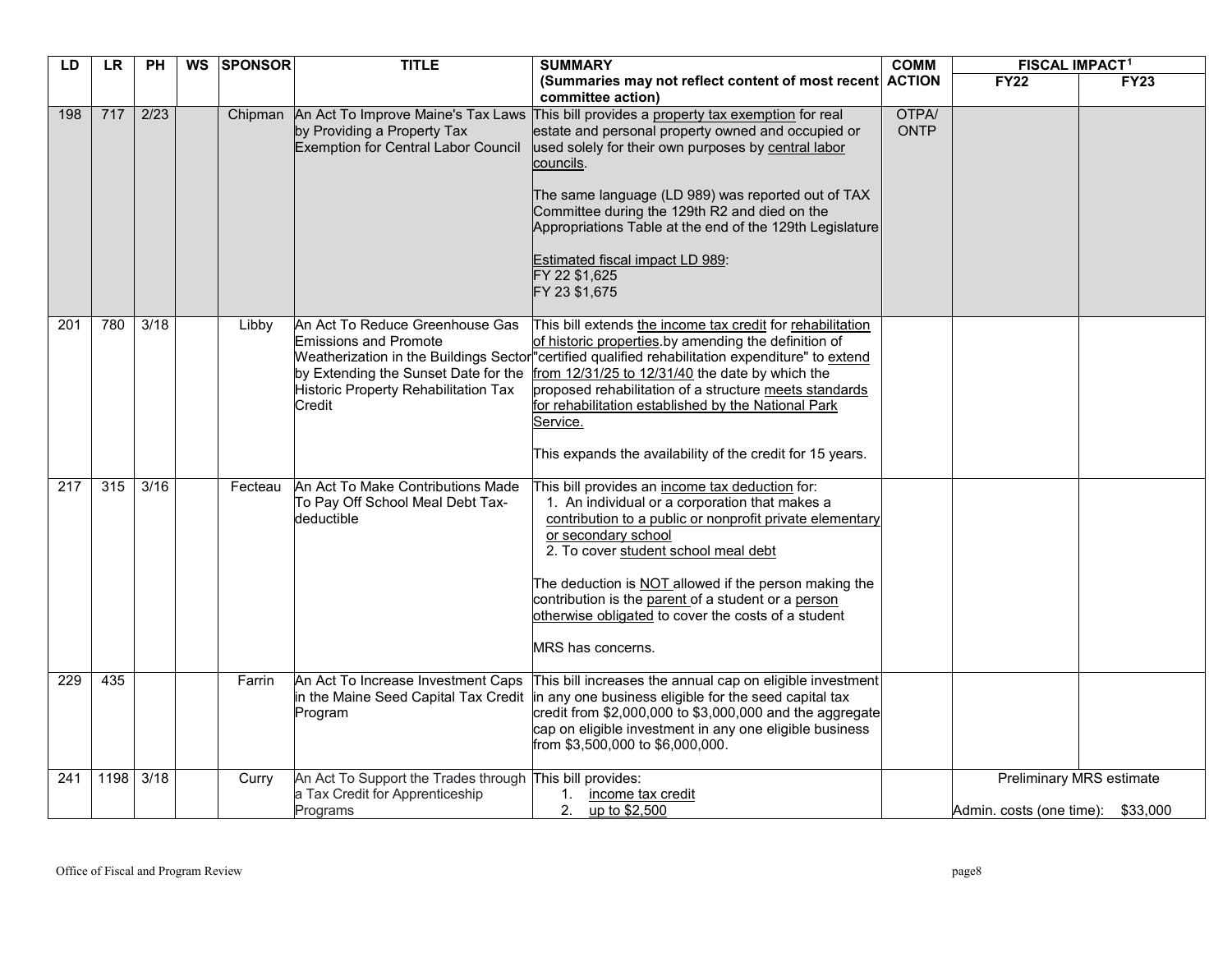| LD  | <b>LR</b>        | PH   | WS SPONSOR | <b>TITLE</b>                                                                                                                                                                           | <b>SUMMARY</b>                                                                                                                                                                                                                                                                                                                                                                                                                                                                                                                                                                                                                                                                                        | <b>COMM</b> |                               | <b>FISCAL IMPACT1</b>                                      |
|-----|------------------|------|------------|----------------------------------------------------------------------------------------------------------------------------------------------------------------------------------------|-------------------------------------------------------------------------------------------------------------------------------------------------------------------------------------------------------------------------------------------------------------------------------------------------------------------------------------------------------------------------------------------------------------------------------------------------------------------------------------------------------------------------------------------------------------------------------------------------------------------------------------------------------------------------------------------------------|-------------|-------------------------------|------------------------------------------------------------|
|     |                  |      |            |                                                                                                                                                                                        | (Summaries may not reflect content of most recent ACTION<br>committee action)                                                                                                                                                                                                                                                                                                                                                                                                                                                                                                                                                                                                                         |             | <b>FY22</b>                   | <b>FY23</b>                                                |
|     |                  |      |            |                                                                                                                                                                                        | 3. for an employer employing an apprentice<br>participating in an apprenticeship program<br>registered by the Maine Apprenticeship<br>Program administered by the Maine<br>Department of Labor.<br>4.<br>Begins with TY 2022.                                                                                                                                                                                                                                                                                                                                                                                                                                                                         |             | Revenue loss:<br>million/year | \$1.5                                                      |
| 262 | 658              | 3/18 | Roberts    | a Tax Credit of 10 Percent of<br>Wholesale Market Prices up to \$5,000<br>Annually for Businesses Engaged in<br>Food Production for Donations of Food<br>to Tax-exempt Organizations - | An Act To Combat Hunger by Creating This bill provides an income tax credit for donations:<br>1. Of agricultural products, aquacultural products or<br>fishing products<br>2. By persons engaged in commercial agricultural<br>production, commercial aquacultural production or<br>commercial fishing<br>3. To a food bank, food kitchen or other tax exempt<br>organization that provides food to low-income<br>individuals without charging a fee for the food or<br>requiring any other type of compensation from the<br>low-income individuals.<br>The credit is equal to 10% of the wholesale market price<br>of the donated products up to a maximum credit of<br>\$5,000.                     |             | Admin costs<br>Revenue loss:  | <b>Preliminary MRS estimate</b><br>\$33,000<br>no estimate |
| 276 | $\overline{371}$ |      | Berry      | An Act To Improve and Update<br>Maine's Tax Laws                                                                                                                                       | Concept draft to improve and update tax laws.                                                                                                                                                                                                                                                                                                                                                                                                                                                                                                                                                                                                                                                         |             |                               |                                                            |
| 288 | 551              |      | Dill       | Paycheck Protection Program Loans<br>from Being Considered Taxable<br>Income                                                                                                           | An Act To Conform the Maine Income This bill conforms Maine tax law to federal income tax<br>Tax Law with Federal Law To Exempt treatment of loan forgiveness under Section 1106(i) of<br>the federal Coronavirus Aid, Relief, and Economic<br>Security Act, Public Law 116-136, by providing an<br>income tax exclusion for income attributable to<br>paycheck protection program loan forgiveness that is<br>excluded from federal gross income.                                                                                                                                                                                                                                                    |             |                               |                                                            |
| 290 | 346              |      | Stewart    | Individuals 65 Years of Age or Older<br>Who Own a Homestead for at Least<br>10 Years                                                                                                   | An Act To Stabilize Property Taxes for This bill requires a municipality to maintain the property<br>tax on the homestead of a permanent resident who is at<br>least 65 years of age at the amount billed in the year<br>prior to an application for stabilization. The amount by<br>which the property tax assessed exceeds the stabilized<br>amount must be paid to the municipality by the State. If<br>an eligible individual moves to a different municipality,<br>the stabilized property tax amount continues at the new<br>location. An applicant for stabilization must be a<br>permanent resident of the State and must have owned<br>a homestead for at least 10 years. An application for |             |                               |                                                            |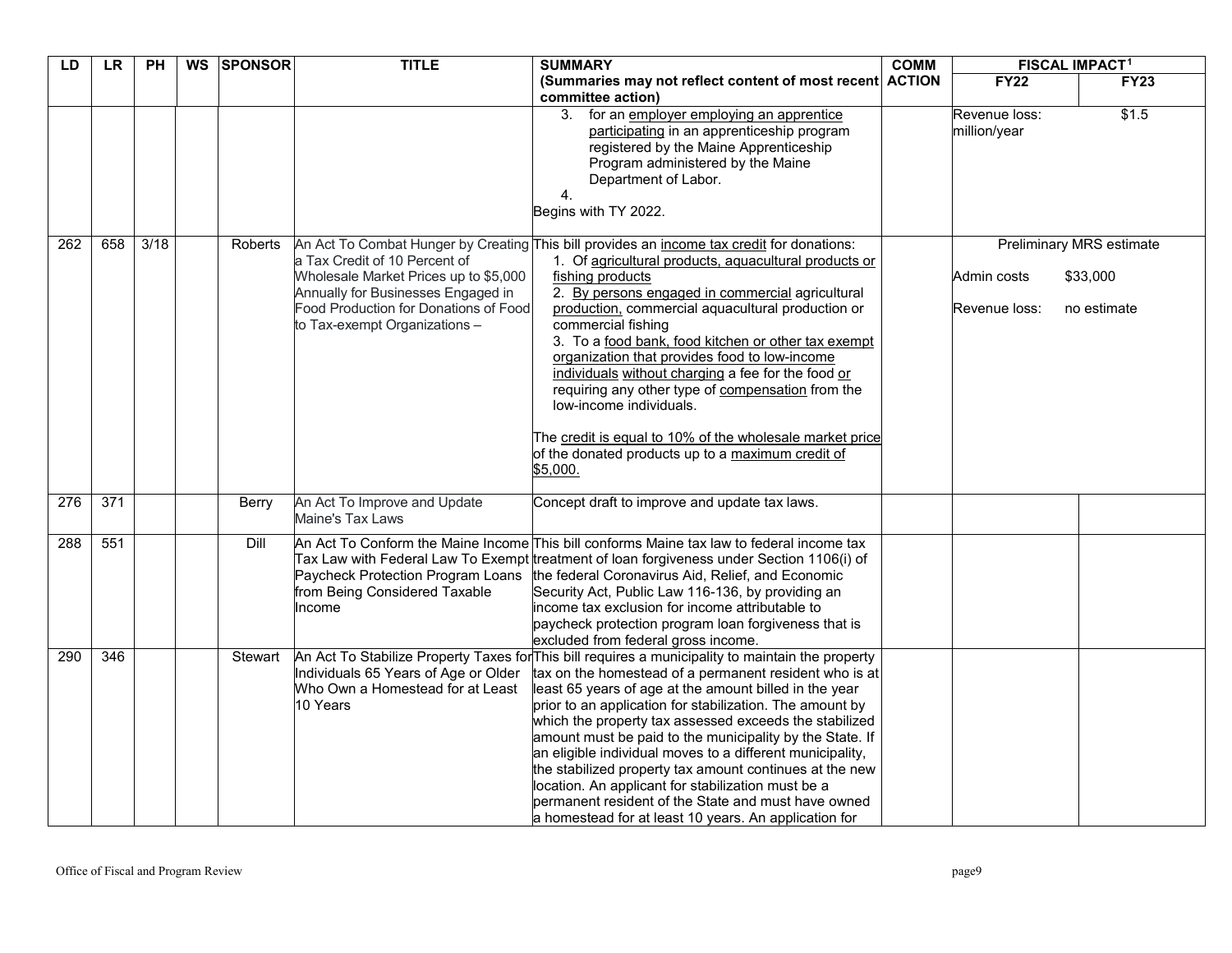| LD  | <b>LR</b> | <b>PH</b>        | <b>WS</b> | <b>SPONSOR</b> | <b>TITLE</b>                                                                                                                 | <b>SUMMARY</b>                                                                                                                                                                                                                                                                                                                                                                                                                                                                                                                                                                                                                                                                                                                                                                                                                                                                                                                                                                                                                                                                                                                                                                                                  | <b>COMM</b>          | <b>FISCAL IMPACT<sup>1</sup></b>                                                                           |                                                         |
|-----|-----------|------------------|-----------|----------------|------------------------------------------------------------------------------------------------------------------------------|-----------------------------------------------------------------------------------------------------------------------------------------------------------------------------------------------------------------------------------------------------------------------------------------------------------------------------------------------------------------------------------------------------------------------------------------------------------------------------------------------------------------------------------------------------------------------------------------------------------------------------------------------------------------------------------------------------------------------------------------------------------------------------------------------------------------------------------------------------------------------------------------------------------------------------------------------------------------------------------------------------------------------------------------------------------------------------------------------------------------------------------------------------------------------------------------------------------------|----------------------|------------------------------------------------------------------------------------------------------------|---------------------------------------------------------|
|     |           |                  |           |                |                                                                                                                              | (Summaries may not reflect content of most recent ACTION<br>committee action)                                                                                                                                                                                                                                                                                                                                                                                                                                                                                                                                                                                                                                                                                                                                                                                                                                                                                                                                                                                                                                                                                                                                   |                      | <b>FY22</b>                                                                                                | <b>FY23</b>                                             |
|     |           |                  |           |                |                                                                                                                              | stabilization must be made each year to continue<br>eligibility.                                                                                                                                                                                                                                                                                                                                                                                                                                                                                                                                                                                                                                                                                                                                                                                                                                                                                                                                                                                                                                                                                                                                                |                      |                                                                                                            |                                                         |
| 296 | 206       |                  |           | Cloutier       | An Act To Provide a Tax Credit for<br><b>Family Caregivers</b>                                                               | This bill expands the role of the Department of Health<br>and Human Services with respect to the Respite Care<br>Fund to include services for family caregivers. It<br>provides a refundable income tax credit of \$2,000 for<br>certified family caregivers and permits eligible family<br>caregivers to choose to receive services or a tax credit.<br>It requires the department, by routine technical<br>rulemaking, to prescribe the details of eligibility for<br>family caregiver services and the tax credit within the<br>context of the Respite Care Fund and the National<br>Family Caregiver Support Program. The bill requires the<br>department to establish a stakeholder group to assist in<br>carrying out the purposes of the family caregiver<br>program, evaluating the effect of the program and<br>assisting with the compilation of an annual report. The<br>bill requires that revenue losses to the General Fund<br>attributable to the family caregiver income tax credit be<br>reimbursed from the Respite Care Fund and provides<br>that aggregate expenditures under the Respite Care<br>Fund may not exceed \$5,000,000 annually excluding<br>existing funds and federal revenue. |                      |                                                                                                            |                                                         |
| 308 | 849       | 3/24             |           | Stewart        | An Act To Promote Research and<br>Development in the State by<br>Increasing and Marketing the<br>Research Expense Tax Credit | This bill increases the research expense tax credit by:<br>1. doubling the expenditures eligible for the credit from<br>5% to 10% for expenditures over the federal and<br>from 7.5% to 15% of the federal basic research<br>payments base amount and<br>2. doubling the maximum amount of the credit that<br>may be claimed from \$25,000 to \$50,000.<br>The bill also provides ongoing funds of \$100,000 per<br>year beginning in fiscal year 2021-22 to DECD to<br>advertise and market the research expense tax credit.                                                                                                                                                                                                                                                                                                                                                                                                                                                                                                                                                                                                                                                                                   |                      |                                                                                                            |                                                         |
| 328 | 711       | $\overline{3/9}$ |           | 3/18 Harnett   | An Act To Fully Fund and Restore<br>State-Municipal Revenue Sharing                                                          | This bill increases state-municipal revenue sharing to<br>5% from 3.75% retroactively beginning 1/1/21.<br>This bill is identical to LD 409.<br><b>CURRENT LAW:</b><br>RevSh % until 6/30/21 is 3.75%<br>RevSh % beginning 7/1/21 is 5%                                                                                                                                                                                                                                                                                                                                                                                                                                                                                                                                                                                                                                                                                                                                                                                                                                                                                                                                                                         | OTPA/<br><b>ONTP</b> | <b>GF revenue loss:</b><br>D 328/409<br>FY 2021<br>FY 2022, 2023<br>(compared to biennial budget proposal) | MRS preliminary estimate<br>\$5,000,000<br>\$47,000,000 |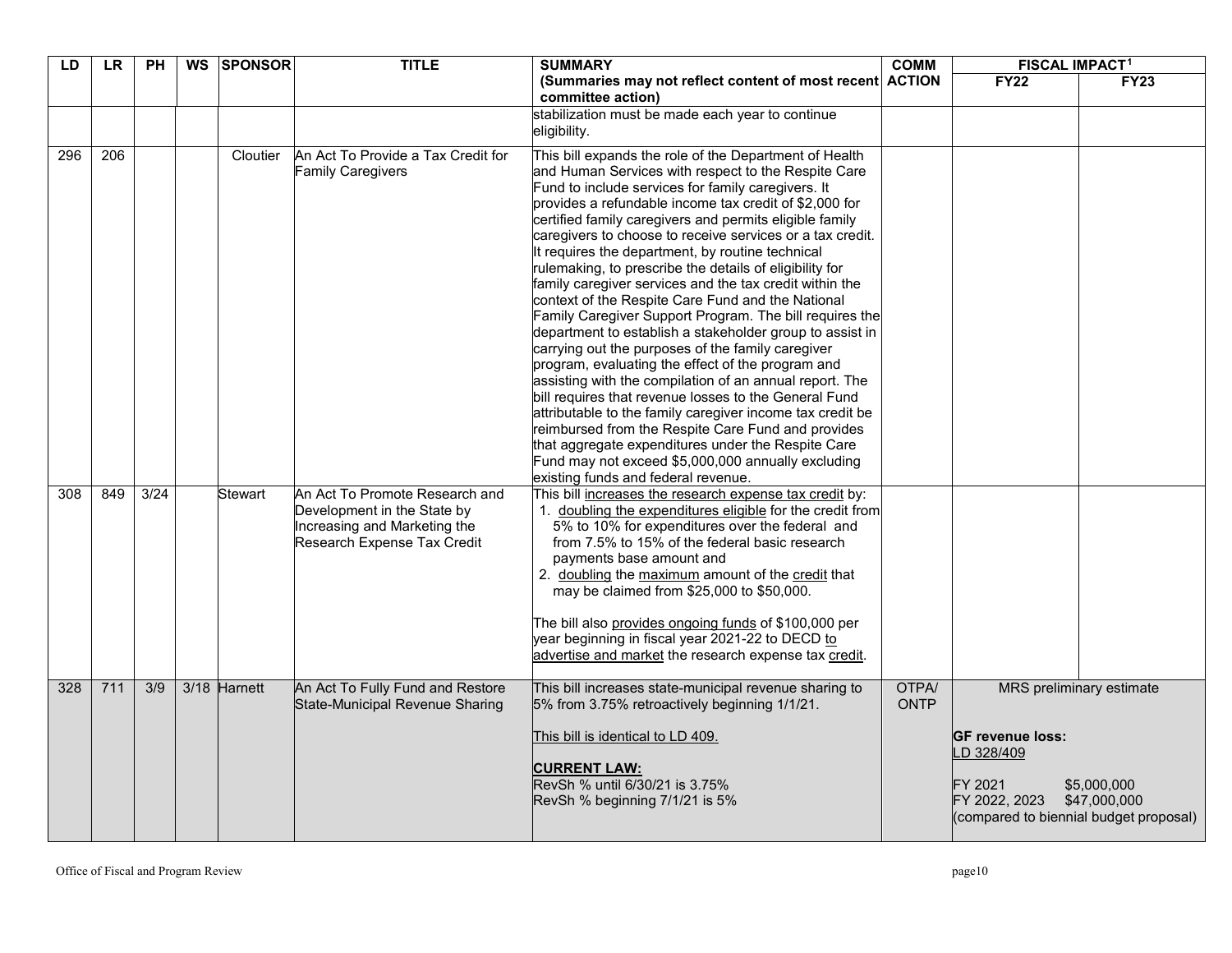| LD  | <b>LR</b> | <b>PH</b>        |     | WS SPONSOR   | <b>TITLE</b>                                                                                     | <b>SUMMARY</b>                                                                                                                                                                                                                                                                                                                                                                                                                                                                                                               | <b>COMM</b>          | <b>FISCAL IMPACT1</b>                                                                                       |                                                         |
|-----|-----------|------------------|-----|--------------|--------------------------------------------------------------------------------------------------|------------------------------------------------------------------------------------------------------------------------------------------------------------------------------------------------------------------------------------------------------------------------------------------------------------------------------------------------------------------------------------------------------------------------------------------------------------------------------------------------------------------------------|----------------------|-------------------------------------------------------------------------------------------------------------|---------------------------------------------------------|
|     |           |                  |     |              |                                                                                                  | (Summaries may not reflect content of most recent ACTION<br>committee action)                                                                                                                                                                                                                                                                                                                                                                                                                                                |                      | <b>FY22</b>                                                                                                 | <b>FY23</b>                                             |
|     |           |                  |     |              |                                                                                                  | <b>OTHER PROPOSALS:</b><br>LDs 328 and 409 set % at 5% 1/1/21.<br>Biennial budget proposal:<br>Maintain % at 3.75% through 6/30/23. Then returns to<br>5%.<br><b>OFPR Compendium of State Fiscal Information includes</b><br>history of Revenue Sharing percentages and transfers<br>(p. 65)<br>http://legislature.maine.gov/doc/4877                                                                                                                                                                                        |                      | $-D$ 403<br>FY 2022, 2023                                                                                   | \$38,000,000<br>(compared to biennial budget proposal)  |
| 351 | 1552      | 2/23             | 3/4 | Foster       | and State-owned Property                                                                         | An Act Regarding Municipal Valuation This bill changes the property tax exemption for state-<br>owned property by requiring the State to pay municipal<br>property taxes on the state-owned property in a<br>municipality that exceeds 10% of the total valuation of<br>taxable property in the municipality.<br>Begins with 4/1/22 property tax status<br>MRS raised constitutional issues at PH.<br>Charts submitted by Sponsor after PH:<br>http://www.mainelegislature.org/legis/bills/getTestimony<br>Doc.asp?id=144121 | ONTP/<br><b>OPTA</b> |                                                                                                             |                                                         |
| 392 | 1798      |                  |     | Terry        | An Act To Amend the Tax Laws                                                                     | This bill is a concept draft pursuant to Joint Rule 208.<br>This bill would amend the tax laws.                                                                                                                                                                                                                                                                                                                                                                                                                              |                      |                                                                                                             |                                                         |
| 401 | 446       | $\frac{3}{24}$   |     |              | Underwood An Act To Provide a Sales and Use<br>Tax Exemption for Certain Nonprofit<br>Cemeteries | This bill creates a sales and use tax exemption for an<br>incorporated nonprofit cemetery that is exempt from<br>federal income tax under Sec. 501(c)(3) of the United<br>States Internal Revenue Code of 1986.<br>Effective 1/1/22                                                                                                                                                                                                                                                                                          |                      |                                                                                                             |                                                         |
| 403 | 622       | $\overline{3/9}$ |     | 3/18 Madigan | An Act To Assist Service Center<br>Communities by Adjusting State-<br>Municipal Revenue Sharing  | This bill, for fiscal years 2021-22 and 2022-23, sets the<br>percentage of state-municipal revenue sharing at<br>4.25%, which is one-half of a percentage point above<br>the amount proposed in the Governor's 2022-2023<br>biennial budget.<br>Despite bill title, there is no special benefit for service<br>center communities.                                                                                                                                                                                           | ONTP                 | <b>GF revenue loss:</b><br>LD 328/409<br>FY 2021<br>FY 2022, 2023<br>(compared to biennial budget proposal) | MRS preliminary estimate<br>\$5,000,000<br>\$47,000,000 |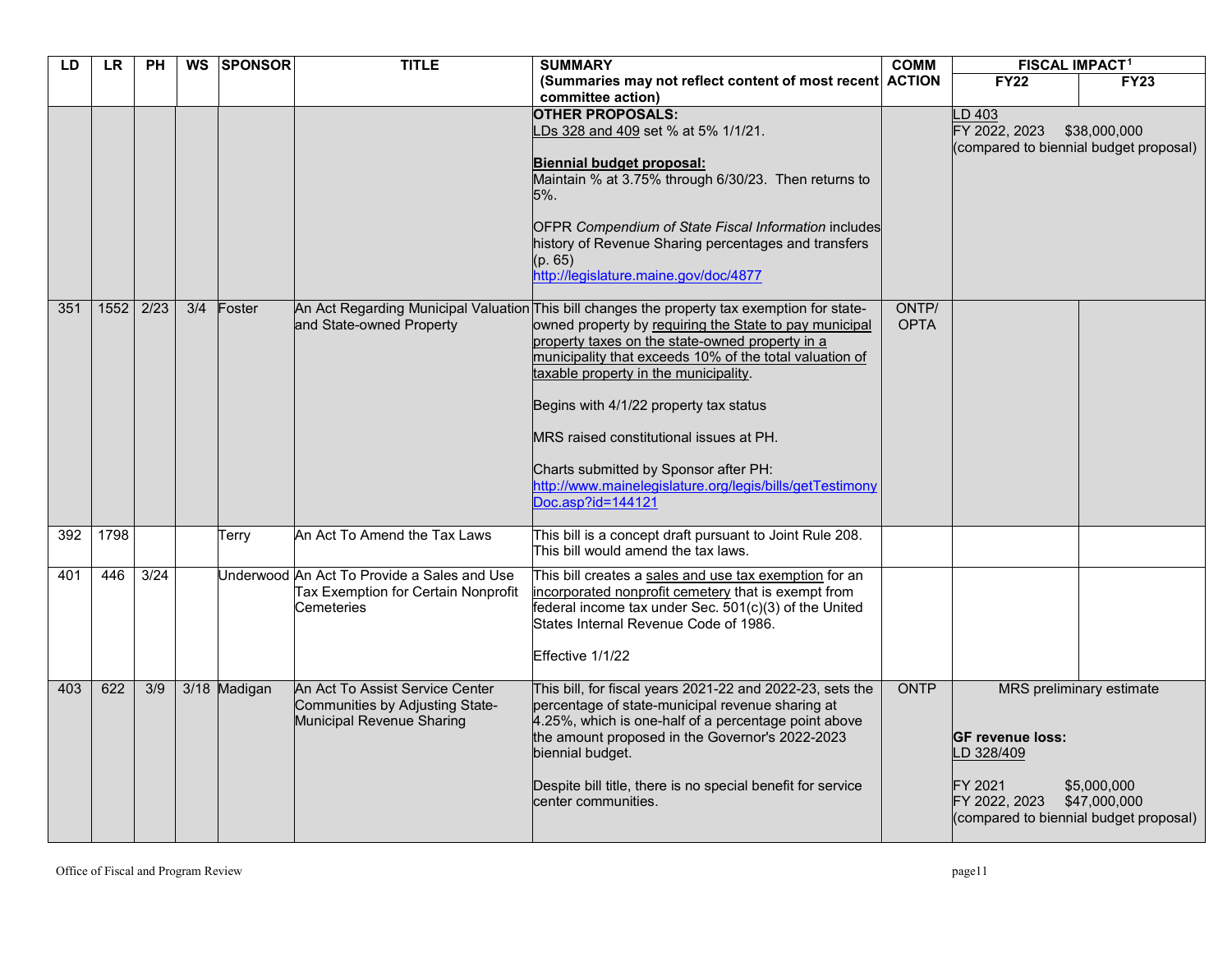| LD  | <b>LR</b> | PH  | WS SPONSOR   | <b>TITLE</b>                                                                                                                               | <b>SUMMARY</b>                                                                                                                                                                                                                                                                                                                                                                                                                                                                                                                                                                                                                       | <b>COMM</b>          | <b>FISCAL IMPACT1</b>                                                                                                                                                           |                                                                         |
|-----|-----------|-----|--------------|--------------------------------------------------------------------------------------------------------------------------------------------|--------------------------------------------------------------------------------------------------------------------------------------------------------------------------------------------------------------------------------------------------------------------------------------------------------------------------------------------------------------------------------------------------------------------------------------------------------------------------------------------------------------------------------------------------------------------------------------------------------------------------------------|----------------------|---------------------------------------------------------------------------------------------------------------------------------------------------------------------------------|-------------------------------------------------------------------------|
|     |           |     |              |                                                                                                                                            | (Summaries may not reflect content of most recent ACTION<br>committee action)                                                                                                                                                                                                                                                                                                                                                                                                                                                                                                                                                        |                      | <b>FY22</b>                                                                                                                                                                     | <b>FY23</b>                                                             |
|     |           |     |              |                                                                                                                                            | <b>CURRENT LAW:</b><br>RevSh % until 6/30/21 is 3.75%<br>RevSh % beginning 7/1/21 is 5%<br><b>OTHER PROPOSALS:</b><br>LDs 328 and 409 set % at 5% 1/1/21.<br>Biennial budget proposal:<br>Maintain % at 3.75% through 6/30/23. Then returns to<br>5%.                                                                                                                                                                                                                                                                                                                                                                                |                      | D 403<br>FY 2022, 2023<br>(compared to biennial budget proposal)                                                                                                                | \$38,000,000                                                            |
| 409 | 1054      | 3/9 | 3/18 Riseman | An Act To Provide Funding To<br>Restore Fully State-Municipal<br>Revenue Sharing                                                           | This bill increases state-municipal revenue sharing to<br>5% from 3.75% retroactively beginning 1/1/21.<br>This bill is identical to LD 328.<br><b>CURRENT LAW:</b><br>RevSh % until 6/30/21 is 3.75%<br>RevSh % beginning 7/1/21 is 5%<br><b>OTHER PROPOSALS:</b><br>LDs 328 and 409 set % at 5% 1/1/21.<br>Biennial budget proposal:<br>Maintain % at 3.75% through 6/30/23. Then returns to<br>5%.                                                                                                                                                                                                                                | ONTP                 | <b>GF revenue loss:</b><br>D 328/409<br>FY 2021<br>FY 2022, 2023<br>(compared to biennial budget proposal)<br>LD 403<br>FY 2022, 2023<br>(compared to biennial budget proposal) | MRS preliminary estimate<br>\$5,000,000<br>\$47,000,000<br>\$38,000,000 |
| 412 | 606       | 3/  | 3/16 Carlow  | An Act To Authorize the Use of Tax<br>Increment Financing Funds for<br>Constructing or Renovating Municipal<br>Offices and Other Buildings | This bill:<br>1. Permits revenue from tax increment financing<br>districts to be used for the construction or<br>renovation of municipal offices or other buildings<br>and<br>2. Limits the revenue that may be used for those<br>purposes to \$1,000,000 during a 20-year period for<br>any one tax increment financing district.<br>The bill also corrects a conflict in the Maine Revised<br>Statutes, Title 30-A, section 5225, subsection 1,<br>paragraph C, which was amended by Public Law 2019,<br>chapter 604 and chapter 625, by incorporating the<br>changes made by both laws.<br>Info provided by Rep. Carlow after PH: | ONTP/<br><b>OTPA</b> |                                                                                                                                                                                 |                                                                         |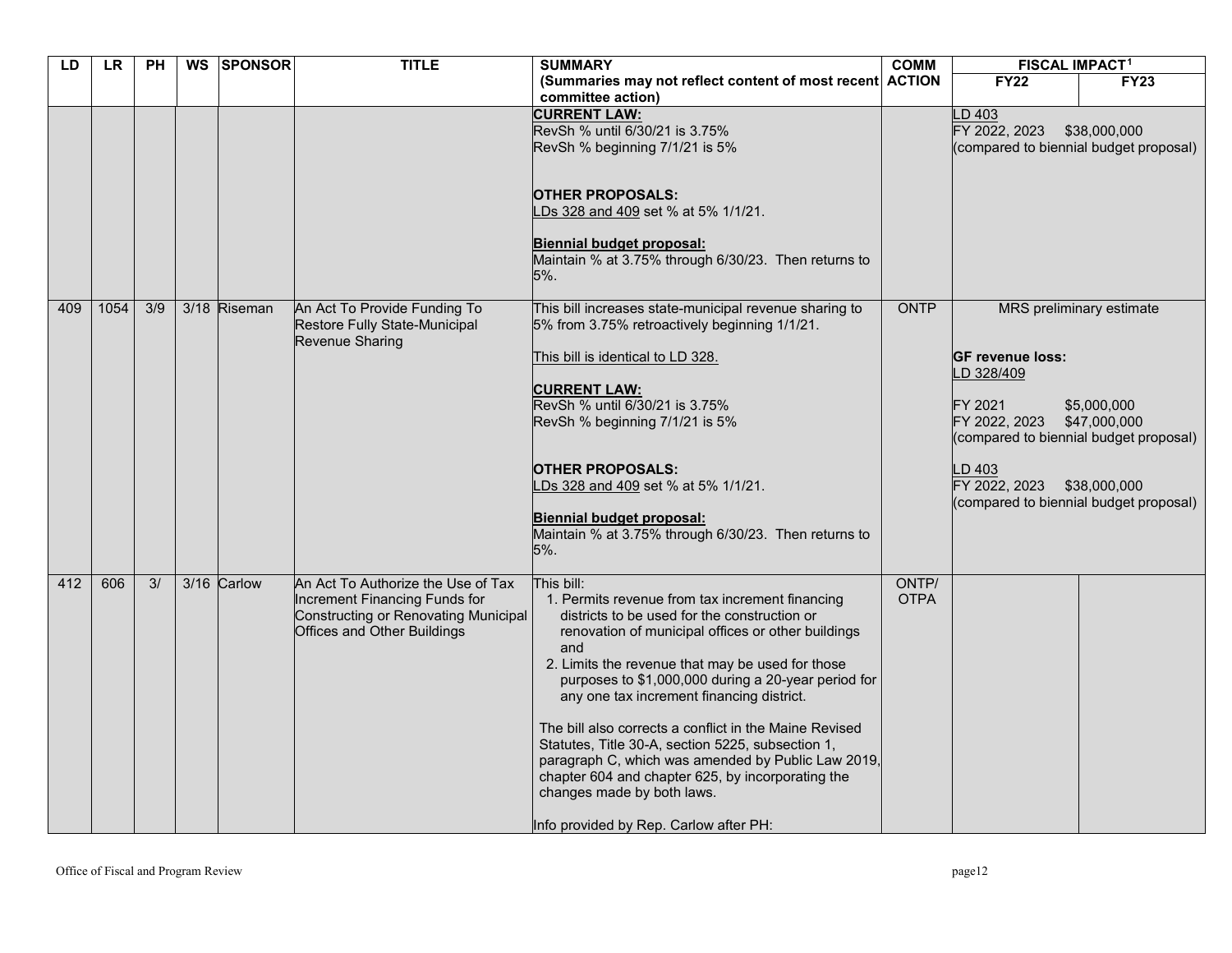| LD  | LR.  | <b>PH</b> | <b>WS</b> | <b>SPONSOR</b> | <b>TITLE</b>                                             | <b>SUMMARY</b>                                                                                                                                                                                                                                                                                                                                                                                                                                                                                                                                                                                                                                                                                                                                                  | <b>COMM</b> | <b>FISCAL IMPACT1</b> |             |
|-----|------|-----------|-----------|----------------|----------------------------------------------------------|-----------------------------------------------------------------------------------------------------------------------------------------------------------------------------------------------------------------------------------------------------------------------------------------------------------------------------------------------------------------------------------------------------------------------------------------------------------------------------------------------------------------------------------------------------------------------------------------------------------------------------------------------------------------------------------------------------------------------------------------------------------------|-------------|-----------------------|-------------|
|     |      |           |           |                |                                                          | (Summaries may not reflect content of most recent ACTION<br>committee action)                                                                                                                                                                                                                                                                                                                                                                                                                                                                                                                                                                                                                                                                                   |             | <b>FY22</b>           | <b>FY23</b> |
|     |      |           |           |                |                                                          | http://legislature.maine.gov/doc/6275                                                                                                                                                                                                                                                                                                                                                                                                                                                                                                                                                                                                                                                                                                                           |             |                       |             |
| 418 | 782  | 3/        |           | Williams       | An Act To Create a Graduated Real<br>Estate Transfer Tax | <b>CURRENT LAW:</b><br>Current rate of real estate transfer tax is \$2.20 per<br>\$500 of value of the real property transferred for both<br>buyer and seller.<br>Distribution: Default distribution of tax revenue<br>A. 10% retained by county<br>B. 45% to GF<br>C. 45% to HOME Fund at MeSHA for housing<br>assistance.<br>Over the last 10+ years, funds have been diverted from<br>the GF and the HOME Fund for other purposes. See<br>compendium. http://legislature.maine.gov/doc/6065                                                                                                                                                                                                                                                                  |             |                       |             |
|     |      |           |           |                |                                                          | This bill:<br>1. Decreases the rate of the real estate transfer tax<br>on the first \$150,000 of value of a primary<br>residence to \$1.50 for each \$500 or fractional part<br>of \$500 of the value, and<br>2. Increases the tax rate on the value of a primary<br>residence exceeding \$150,000 and on all other<br>property to \$2.50 for each \$500 or fractional part of<br>\$500 of the value.<br>At public hearing Rep. Kessler indicated he would be<br>working with sponsor on an amendment.                                                                                                                                                                                                                                                          |             |                       |             |
| 428 | 1634 |           |           | Tepler         |                                                          | An Act To Prevent Tax Haven Abuse This bill requires corporations that file unitary income<br>tax returns in Maine to include income from certain<br>jurisdictions outside the United States in net income<br>when apportioning income among tax jurisdictions. The<br>State Tax Assessor is required to adopt major<br>substantive rules to determine the income or loss<br>attributable to such corporations and to prevent double<br>taxation or deduction of income. The assessor is<br>required to submit an annual report to the joint standing<br>committee of the Legislature having jurisdiction over<br>taxation matters regarding whether jurisdictions should<br>be added to or deleted from the list of tax havens based<br>on specified criteria. |             |                       |             |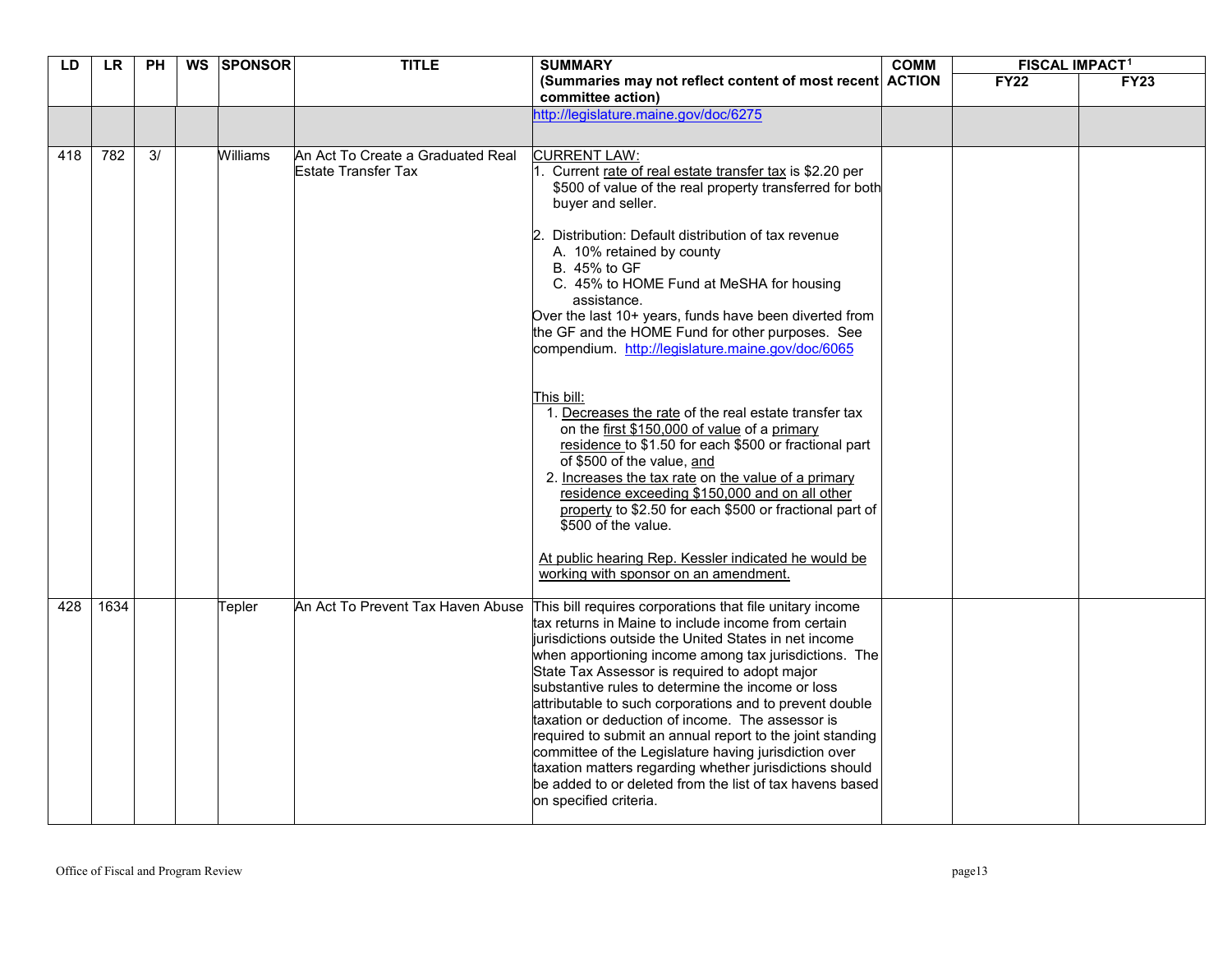| LD  | <b>LR</b>   | <b>PH</b> | <b>WS</b> | <b>SPONSOR</b> | <b>TITLE</b>                                                                                                            | <b>SUMMARY</b>                                                                                                                                                                                                                                                                                                                                                                                                                                                                                                                                                                                                                                                                                                                                                                                                                                                                    | <b>COMM</b> | <b>FISCAL IMPACT1</b>        |                                  |
|-----|-------------|-----------|-----------|----------------|-------------------------------------------------------------------------------------------------------------------------|-----------------------------------------------------------------------------------------------------------------------------------------------------------------------------------------------------------------------------------------------------------------------------------------------------------------------------------------------------------------------------------------------------------------------------------------------------------------------------------------------------------------------------------------------------------------------------------------------------------------------------------------------------------------------------------------------------------------------------------------------------------------------------------------------------------------------------------------------------------------------------------|-------------|------------------------------|----------------------------------|
|     |             |           |           |                |                                                                                                                         | (Summaries may not reflect content of most recent ACTION<br>committee action)                                                                                                                                                                                                                                                                                                                                                                                                                                                                                                                                                                                                                                                                                                                                                                                                     |             | <b>FY22</b>                  | <b>FY23</b>                      |
| 435 | 1319 3/24   |           |           | Picket         | An Act To Provide a Sales and Use<br>Tax Exemption for Certain<br><b>Educational Collaboratives</b>                     | This bill provides a sales and use tax exemption for an<br>incorporated nonprofit collaborative whose members<br>are regional school units and that is organized to assist<br>those units with professional development opportunities<br>and services.                                                                                                                                                                                                                                                                                                                                                                                                                                                                                                                                                                                                                            |             |                              |                                  |
| 470 | 516         |           |           | <b>Davis</b>   | An Act To Allow a Veteran Who Was<br>Member of the Military Reserves or<br>Served in the National Guard To<br>Exemption | This bill provides that persons who served on active<br>duty in the National Guard or the Reserves of the<br>United States Armed Forces are considered veterans<br>Qualify for the Veterans' Property Tax eligible for veterans' property tax exemptions.                                                                                                                                                                                                                                                                                                                                                                                                                                                                                                                                                                                                                         | <b>LVWD</b> |                              |                                  |
| 484 | 1853        |           |           | Chipman        |                                                                                                                         | An Act To Change Maine's Tax Laws This bill is a concept draft pursuant to Joint Rule 208.<br>This bill would make specific changes to the laws<br>governing taxation that are within the jurisdiction of the<br>Joint Standing Committee on Taxation.                                                                                                                                                                                                                                                                                                                                                                                                                                                                                                                                                                                                                            |             |                              |                                  |
| 495 | $1267$ 3/16 |           |           | Osher          | An Act To Improve Income Tax<br>Progressivity by Establishing New<br>Top Individual Income Tax Rates                    | This bill increases the tax rate on the current top bracket<br>under the individual income tax from 7.15% to 8.35%<br>land adds a new bracket of 11.15% on taxable income<br>exceeding \$100,000 for single individuals and married<br>persons filing separately, \$150,000 for heads of<br>household and \$200,000 for individuals filing married<br>joint returns or surviving spouses.<br>Current IIT bracket (single):<br>Bracket amounts doubled for married joint; 1.5 for heads<br>lof household.<br>\$0 to \$21,049<br>5.8%<br>6.75%<br>\$21,050 to \$49,999<br>7.15%<br>\$50,000 or more<br>Bracket amounts in bill:<br>5.8%<br>\$0 to \$21,049<br>6.75%<br>\$21,050 to \$49,999<br>\$50,000 to \$99,999<br>8.35%<br>\$100,000 and over<br>11.15%<br>Similar bills:<br>LDs 532,570<br>LRs 743, 1679, 1756 (not yet<br>printed)<br>MRS has technical and policy concerns. |             | Not available at time of PH. | <b>MRS Preliminary estimates</b> |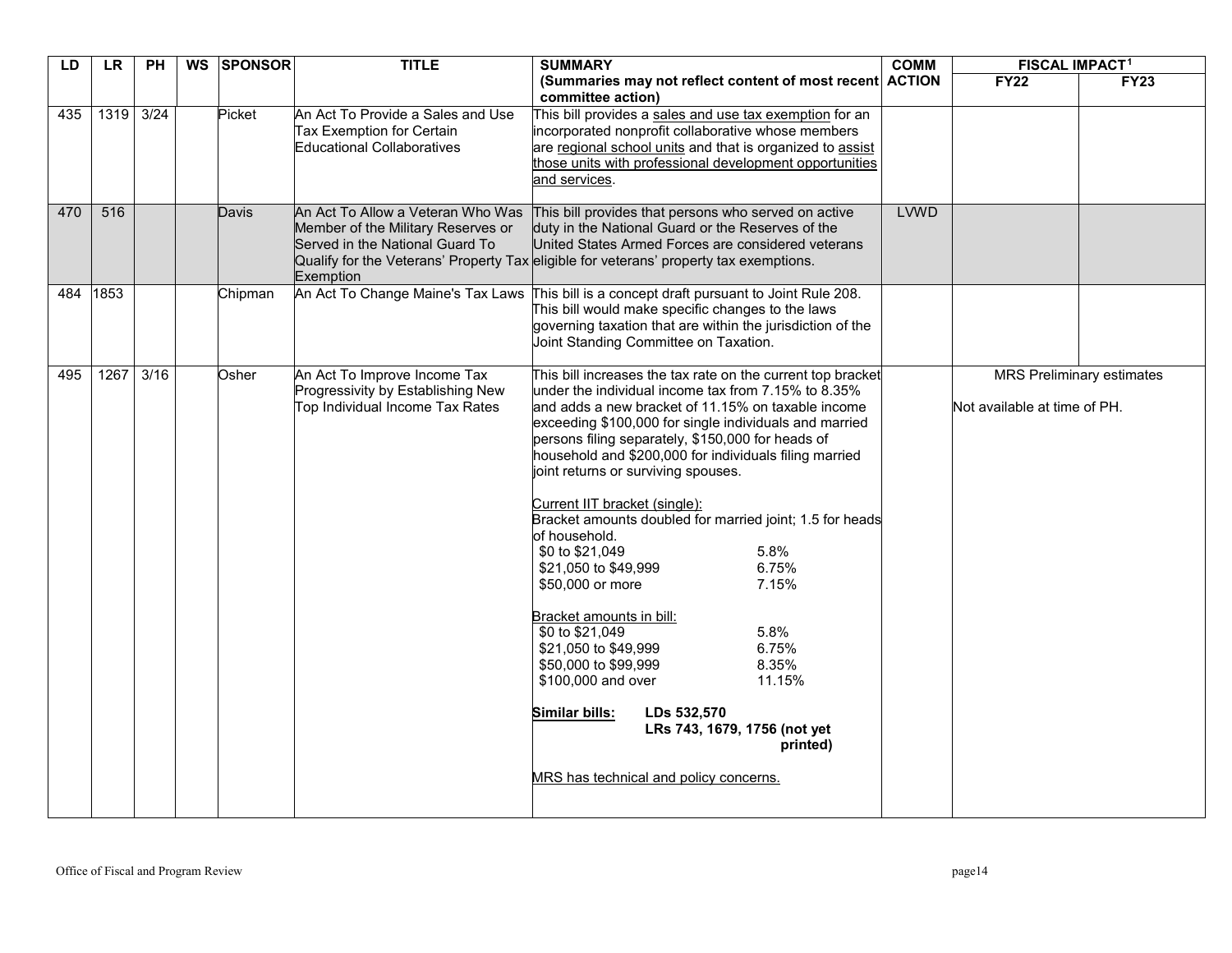| LD  | <b>LR</b> | <b>PH</b>        | WS SPONSOR     | <b>TITLE</b>                                                                                                       | <b>SUMMARY</b>                                                                                                                                                                                                                                                                                                                                                                                                                                                                                                                                                                                                                                                                                                                                  | <b>COMM</b> | <b>FISCAL IMPACT1</b>                                                                                                                                                                              |                                                                   |
|-----|-----------|------------------|----------------|--------------------------------------------------------------------------------------------------------------------|-------------------------------------------------------------------------------------------------------------------------------------------------------------------------------------------------------------------------------------------------------------------------------------------------------------------------------------------------------------------------------------------------------------------------------------------------------------------------------------------------------------------------------------------------------------------------------------------------------------------------------------------------------------------------------------------------------------------------------------------------|-------------|----------------------------------------------------------------------------------------------------------------------------------------------------------------------------------------------------|-------------------------------------------------------------------|
|     |           |                  |                |                                                                                                                    | (Summaries may not reflect content of most recent ACTION<br>committee action)                                                                                                                                                                                                                                                                                                                                                                                                                                                                                                                                                                                                                                                                   |             | <b>FY22</b>                                                                                                                                                                                        | <b>FY23</b>                                                       |
| 498 | 903       | 3/9              | 3/18 Sylvester | An Act To Reauthorize a 3 Percent<br>Tax on Income over \$200,000 To Lift<br>All Maine Workers out of Poverty      | This bill:<br>1. Imposes a 3% income tax surcharge on taxable<br>income exceeding \$200,000 and<br>2. Increases the Maine earned income tax credit from<br>25% of the federal credit to 100% of the federal<br>credit.<br><b>MRS</b> concerns:<br>1. Does \$200,000 threshold apply to all filers (i.e.<br>married joint filers and heads of household)?<br>2. Does the threshold apply to income of trusts and<br>estates?<br>3/18 tabled - Questions about<br>1. recent federal changes to EITC<br>2. previous referenda                                                                                                                                                                                                                      | tabled      | Cannot be determined without answers<br>to coverage concerns.<br>referendum:<br><b>FY 18</b><br>\$176,300,000<br>\$151,500,000<br>FY 19<br><b>FY 20</b><br>\$161,300,000<br>FY 21<br>\$171,900,000 | MRS preliminary estimate<br>Estimated revenue on 3% for education |
| 501 | 1123      | $\overline{3/9}$ | 3/18 Brooks    | An Act To Amend Maine's Corporate<br>Income Tax by Increasing the Top<br>Rate from 8.93 Percent to 12.4<br>Percent | This bill increases the income tax rate on corporations<br>in the top income tax bracket from 8.93% to 12.4% for<br>tax years beginning on or after January 1, 2022.<br>Current corporate IT rates:<br>\$0 to \$350,000<br>3.5%<br>\$350,000 to \$1,050,000<br>7.93%<br>8.33%<br>\$1,050,000 to \$3,500,000<br>\$3,500,000 and over<br>8.93%<br>Corporate IT rates proposed by bill:<br>\$0 to \$350,000<br>3.5%<br>7.93%<br>\$350,000 to \$1,050,000<br>8.33%<br>\$1,050,000 to \$3,500,000<br>12.4%<br>\$3,500,000 and over<br>Link to Tax Foundation list of corporate income tax<br>rates for all states.<br>https://taxfoundation.org/publications/state-corporate-<br>ncome-tax-rates-and-brackets/<br>3/18 Tabled for further discussion | tabled      | Revenue increase:<br>\$75,000,000/year<br>Admin costs:<br>Nominal, can be absorbed                                                                                                                 | MRS preliminary estimate                                          |
| 506 | 442       | 3/24             | Berry          | An Act To Reduce the Tax Burden on<br>Low-income Electricity Customers                                             | This bill provides a sales and use tax exemption for all<br>electricity consumed by residential customers<br>participating in either a low-income assistance program<br>or arrearage management program approved by the                                                                                                                                                                                                                                                                                                                                                                                                                                                                                                                         |             |                                                                                                                                                                                                    |                                                                   |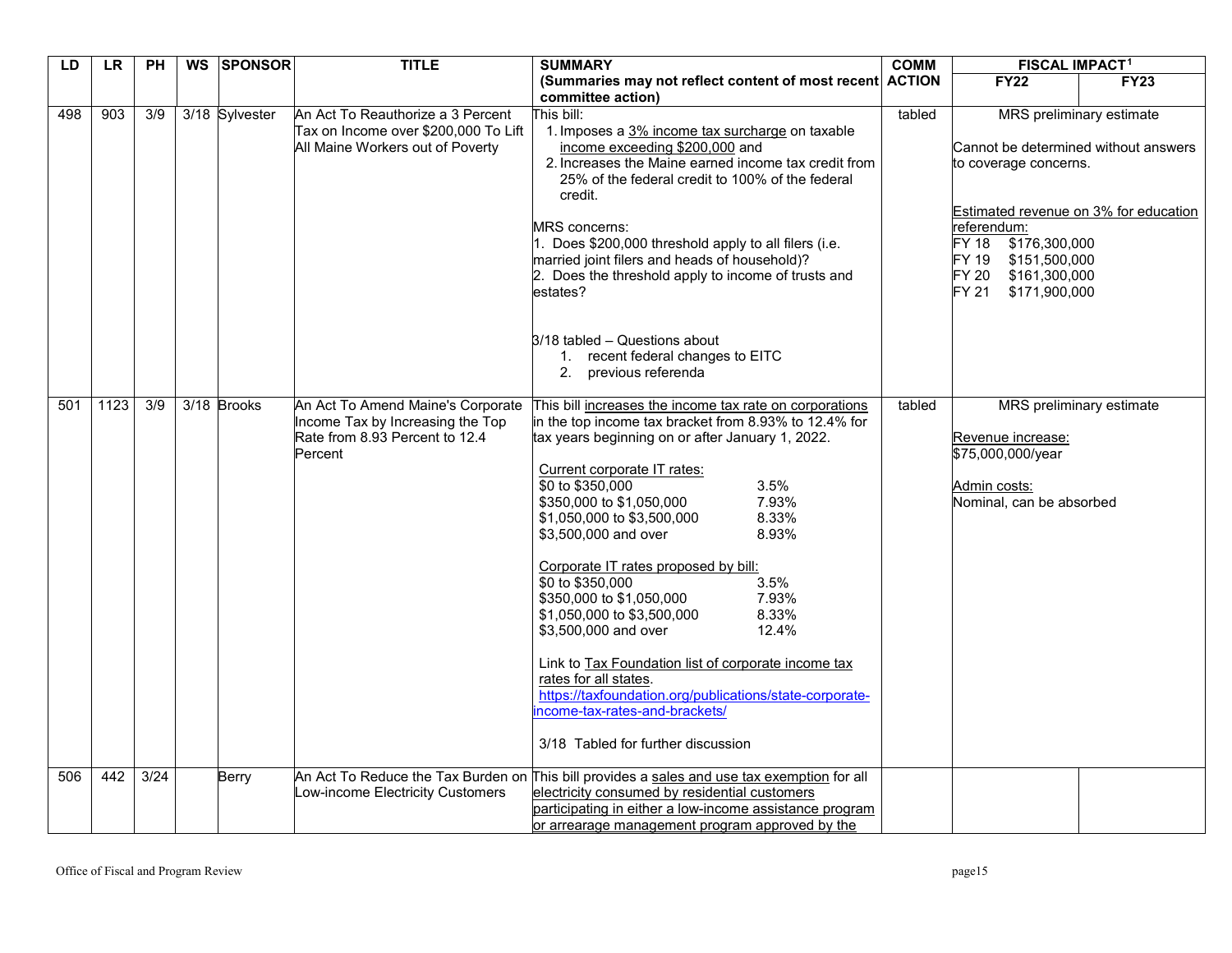| LD  | <b>LR</b> | <b>PH</b> | WS SPONSOR | <b>TITLE</b>                                                                                                 | <b>SUMMARY</b>                                                                                                                                                                                                                         | <b>COMM</b> | <b>FISCAL IMPACT1</b>                          |                           |
|-----|-----------|-----------|------------|--------------------------------------------------------------------------------------------------------------|----------------------------------------------------------------------------------------------------------------------------------------------------------------------------------------------------------------------------------------|-------------|------------------------------------------------|---------------------------|
|     |           |           |            |                                                                                                              | (Summaries may not reflect content of most recent ACTION<br>committee action)                                                                                                                                                          |             | <b>FY22</b>                                    | <b>FY23</b>               |
|     |           |           |            |                                                                                                              | Maine PUC. This exemption maximizes the value of the                                                                                                                                                                                   |             |                                                |                           |
|     |           |           |            |                                                                                                              | benefit from the subsidies provided to participants in<br>these programs.                                                                                                                                                              |             |                                                |                           |
|     |           |           |            |                                                                                                              |                                                                                                                                                                                                                                        |             |                                                |                           |
| 527 | 1171      |           | Vitelli    | An Act To Exempt MaineCare<br>Appendix C Private Nonmedical<br>Institutions from the Service Provider<br>Tax | This bill exempts from the service provider tax so-called<br>MaineCare Appendix C private nonmedical institutions,<br>which are residential care facilities maintained wholly or<br>partly for the purpose of providing residents with |             |                                                |                           |
|     |           |           |            |                                                                                                              | medical and remedial services. The service provider<br>tax continues to apply to private nonmedical institution                                                                                                                        |             |                                                |                           |
|     |           |           |            |                                                                                                              | services that are provided by MaineCare Appendix B,<br>D, E or F private nonmedical institutions.                                                                                                                                      |             |                                                |                           |
|     |           |           |            |                                                                                                              |                                                                                                                                                                                                                                        |             |                                                |                           |
| 532 |           | 1790 3/16 | Baldacci   | An Act To Lower Income Taxes for<br>Middle-income Families in Maine                                          | This bill provides:                                                                                                                                                                                                                    |             |                                                | MRS preliminary estimates |
|     |           |           |            |                                                                                                              | 1. In income tax credit that reduces income taxes by<br>10% for:                                                                                                                                                                       |             | Admin costs:                                   | \$11,000                  |
|     |           |           |            |                                                                                                              | (A) individuals filing as single individuals and<br>married persons filing separately with taxable                                                                                                                                     |             | Revenue impact:<br>Not available at time of PH |                           |
|     |           |           |            |                                                                                                              | income under \$60,000,<br>(B) heads of households with taxable income under<br>\$90,000 and<br>(C) individuals filing married joint returns and<br>surviving spouses with taxable income under<br>\$120,000.                           |             |                                                |                           |
|     |           |           |            |                                                                                                              | 2. New upper income tax bracket with tax rate of<br>7.95%:                                                                                                                                                                             |             |                                                |                           |
|     |           |           |            |                                                                                                              | CURRENTLAW: IIT bracket (single):<br>Bracket amounts doubled for married joint; 1.5 for heads<br>of household.                                                                                                                         |             |                                                |                           |
|     |           |           |            |                                                                                                              | \$0 to \$21,049<br>5.8%                                                                                                                                                                                                                |             |                                                |                           |
|     |           |           |            |                                                                                                              | \$21,050 to \$49,999<br>6.75%<br>\$50,000 or more<br>7.15%                                                                                                                                                                             |             |                                                |                           |
|     |           |           |            |                                                                                                              | Bracket amounts in bill:                                                                                                                                                                                                               |             |                                                |                           |
|     |           |           |            |                                                                                                              | \$0 to \$21,049<br>5.8%<br>6.75%<br>\$21,050 to \$49,999                                                                                                                                                                               |             |                                                |                           |
|     |           |           |            |                                                                                                              | \$50,000 to \$199,999<br>7.15%                                                                                                                                                                                                         |             |                                                |                           |
|     |           |           |            |                                                                                                              | \$200,000 and over<br>7.95%                                                                                                                                                                                                            |             |                                                |                           |
|     |           |           |            |                                                                                                              |                                                                                                                                                                                                                                        |             |                                                |                           |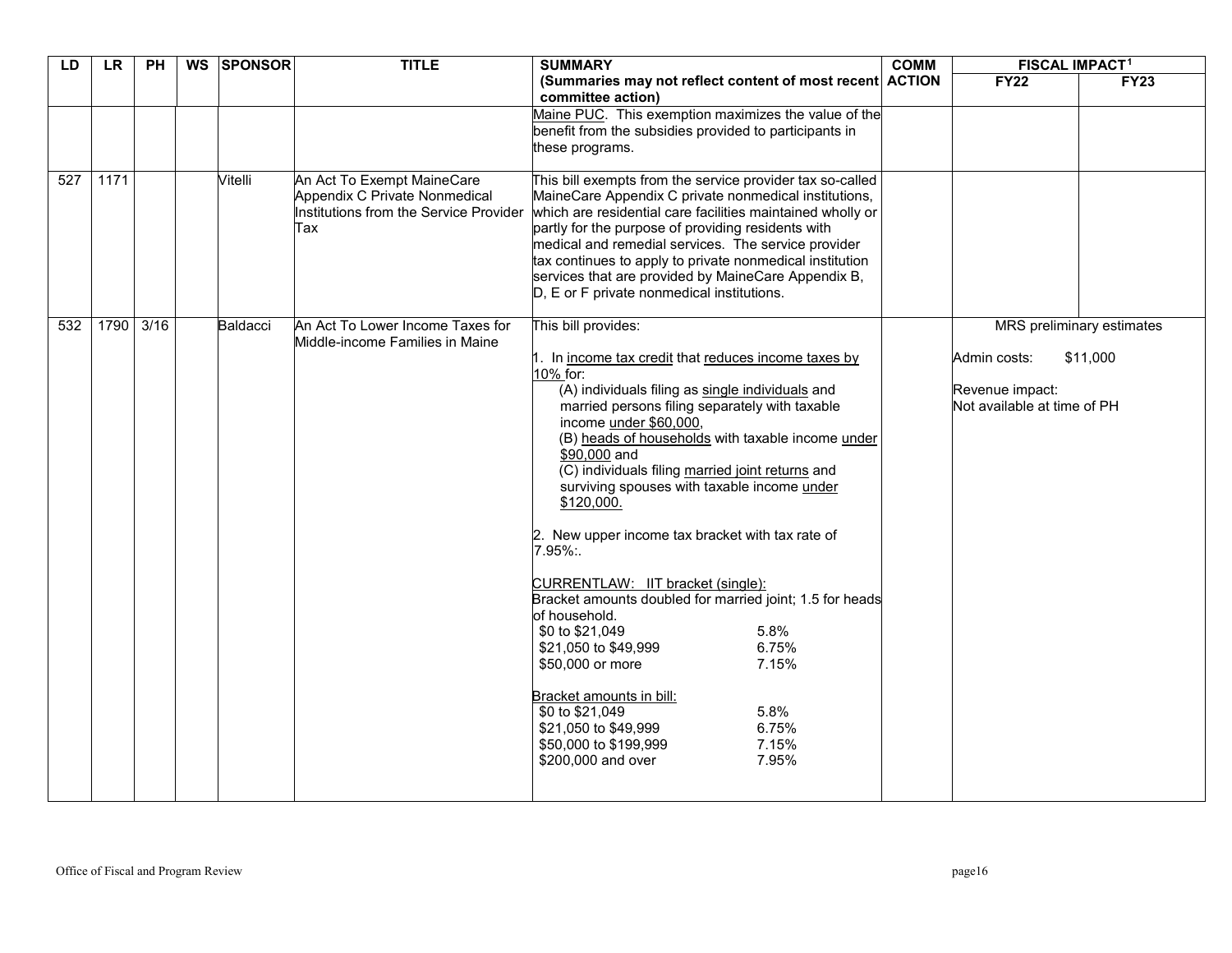| LD  | <b>LR</b> | PH             | WS SPONSOR      | <b>TITLE</b>                                                                                                                                                                                                                                                                                                                               | <b>SUMMARY</b>                                                                                                                                                                                                                                                                                                                                                                                                                                                                                                                              | <b>COMM</b> | <b>FISCAL IMPACT1</b>           |                                                                      |
|-----|-----------|----------------|-----------------|--------------------------------------------------------------------------------------------------------------------------------------------------------------------------------------------------------------------------------------------------------------------------------------------------------------------------------------------|---------------------------------------------------------------------------------------------------------------------------------------------------------------------------------------------------------------------------------------------------------------------------------------------------------------------------------------------------------------------------------------------------------------------------------------------------------------------------------------------------------------------------------------------|-------------|---------------------------------|----------------------------------------------------------------------|
|     |           |                |                 |                                                                                                                                                                                                                                                                                                                                            | (Summaries may not reflect content of most recent ACTION<br>committee action)                                                                                                                                                                                                                                                                                                                                                                                                                                                               |             | <b>FY22</b>                     | <b>FY23</b>                                                          |
| 534 | 1848      | 3/18           | Chipman         | An Act To Allow Tax Abatements for<br>Catastrophic Loss                                                                                                                                                                                                                                                                                    | This bill allows municipal assessors, or the State Tax<br>Assessor for property in the unorganized territory, to<br>abate the property taxes of real property that :<br>1. due to destruction by flood, fire, explosion or<br>natural disaster<br>2. occurring after 4/1 tax status date<br>3. suffers at least a 50% decrease in just value to<br>improvements on that real property.<br>MRS has technical and potential constitutional<br>concerns.                                                                                       |             |                                 |                                                                      |
| 538 | 996       | $\frac{3}{24}$ | <b>Miramant</b> | An Act To Exempt Trailers Sold to<br>Out-of-state Entities from Sales and<br>Use Tax                                                                                                                                                                                                                                                       | This bill provides a sales and use tax exemption for<br>trailers that are purchased in the State but then driven<br>or transported outside the State immediately upon<br>delivery. The exemption excludes camper trailers,<br>which are included in the definition of "trailer," since a<br>similar exemption already exists for camper trailers,<br>other than those that are being leased for a period of<br>less than one year.                                                                                                          |             |                                 |                                                                      |
| 570 | 550       | 3/16           | Berry           | An Act To Provide for Fairness in the<br>Taxation of Extraordinary and<br>Unearned Income by Establishing a 3 lesser of:<br>Percent Surcharge on Net Capital<br>Gains and Dividends Income over<br>\$250,000 for Taxpayers Filing Single<br>or Married Separate Returns and over<br>\$500,000 for Taxpayers Filing Joint<br><b>Returns</b> | This bill imposes an 3% income tax surcharge on the<br>portion of a taxpayer's taxable income that exceeds the<br>1. the taxpayer's taxable income from net capital<br>gains and dividends and<br>2. the amount by which the taxpayer's taxable<br>income exceeds<br>A. \$250,000 (single)<br>B. \$375,000 (heads of households) or<br>C. \$500,000 (married joint)                                                                                                                                                                         |             | Admin costs:<br>Revenue impact: | MRS preliminary estimates<br>\$11,000<br>Not available at time of PH |
| 576 | 1224      |                | Jackson         | An Act To Increase Property Tax<br><b>Relief for Veterans</b>                                                                                                                                                                                                                                                                              | This bill increases to \$10,000, beginning on or after April<br>1, 2022, the property tax exemption for all categories of<br>eligible veterans other than paraplegic veterans<br>receiving a \$50,000 exemption for specially adapted<br>housing units. It also expands the dates of federally<br>recognized war periods to include February 1, 1955 to<br>February 27, 1961. State reimbursement is provided for<br>100% of the property tax revenue loss to municipalities<br>as a result of the increase and expansion of<br>exemptions. |             |                                 |                                                                      |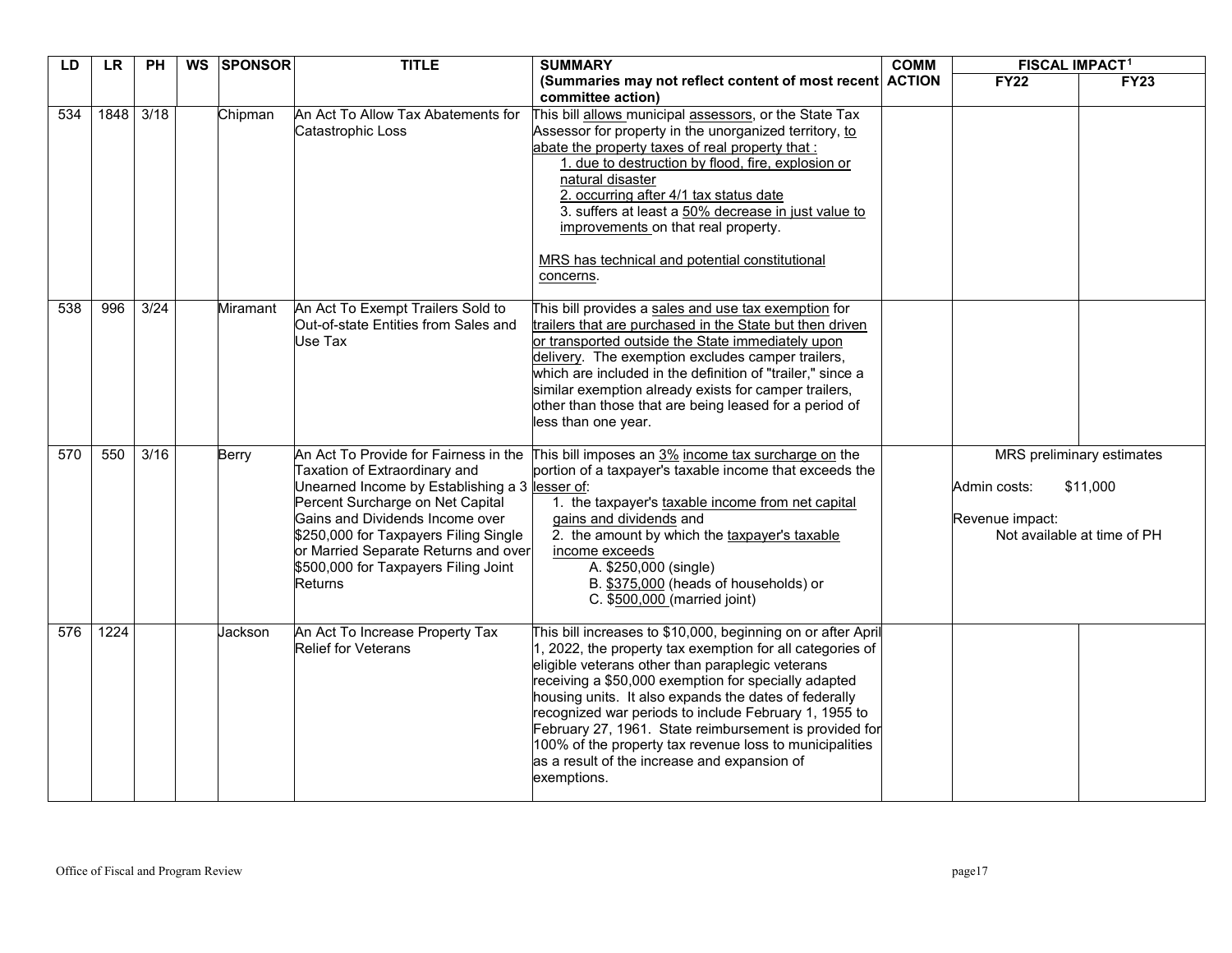| LD  | <b>LR</b> | <b>PH</b> | WS SPONSOR | <b>TITLE</b>                                                                                                                                                          | <b>SUMMARY</b>                                                                                                                                                                                                                                                                                                                                                                                                                                                                                                                                                                                                                                                                                                                                                                                                                                                                                                                                                                                                                                                                                                                                       | <b>COMM</b> | <b>FISCAL IMPACT<sup>1</sup></b> |             |
|-----|-----------|-----------|------------|-----------------------------------------------------------------------------------------------------------------------------------------------------------------------|------------------------------------------------------------------------------------------------------------------------------------------------------------------------------------------------------------------------------------------------------------------------------------------------------------------------------------------------------------------------------------------------------------------------------------------------------------------------------------------------------------------------------------------------------------------------------------------------------------------------------------------------------------------------------------------------------------------------------------------------------------------------------------------------------------------------------------------------------------------------------------------------------------------------------------------------------------------------------------------------------------------------------------------------------------------------------------------------------------------------------------------------------|-------------|----------------------------------|-------------|
|     |           |           |            |                                                                                                                                                                       | (Summaries may not reflect content of most recent ACTION<br>committee action)                                                                                                                                                                                                                                                                                                                                                                                                                                                                                                                                                                                                                                                                                                                                                                                                                                                                                                                                                                                                                                                                        |             | <b>FY22</b>                      | <b>FY23</b> |
| 611 | 526       | 3/24      | Rudnicki   | from the 9 Percent Sales Tax on<br>Lodging                                                                                                                            | An Act To Exempt Long-term Lodging This bill provides that the sales tax exemption for rental<br>of certain living quarters applies to individuals residing<br>continuously in a tent or trailer space for 90 days or<br>more in order to work during the summer season.                                                                                                                                                                                                                                                                                                                                                                                                                                                                                                                                                                                                                                                                                                                                                                                                                                                                             |             |                                  |             |
| 647 | 517       |           | Keim       | An Act To Expand Eligibility for the<br>Veterans' Property Tax Exemption                                                                                              | This bill allows persons who served in the Armed Forces<br>of the United States during the period from February 1,<br>1955 to February 27, 1961 to qualify for the veterans'<br>property tax exemption based on dates of service.                                                                                                                                                                                                                                                                                                                                                                                                                                                                                                                                                                                                                                                                                                                                                                                                                                                                                                                    |             |                                  |             |
| 659 | 1016      |           | Tuell      | An Act To Ease the Property Tax<br><b>Burden by Authorizing Municipalities</b><br>To Require Payments in Lieu of<br><b>Taxes from Certain Exempt</b><br>Organizations | This bill permits municipalities to adopt an ordinance to<br>impose an impact fee on certain property that is exempt<br>from property tax unless the owner of the property has<br>entered into an agreement to make payments in lieu of<br>taxes. An impact fee may not be imposed if the owner<br>of the property has an annual budget of less than<br>\$50,000.                                                                                                                                                                                                                                                                                                                                                                                                                                                                                                                                                                                                                                                                                                                                                                                    |             |                                  |             |
| 708 | 221       |           | m          | Faulkingha An Act To Increase the Homestead<br>Exemption to \$50,000                                                                                                  | This bill increases the property tax exemption for<br>homesteads from \$25,000 to \$50,000 for property tax<br>years beginning on or after April 1, 2021.                                                                                                                                                                                                                                                                                                                                                                                                                                                                                                                                                                                                                                                                                                                                                                                                                                                                                                                                                                                            |             |                                  |             |
| 724 | 700       |           | Ordway     | An Act To Base the Vehicle and<br>Mobile Home Excise Tax on Actual<br>Value                                                                                           | This bill changes the method of computing the excise<br>tax that is levied on motor vehicles, including<br>commercial motor vehicles, buses and camper trailers,<br>and mobile homes registered in the State.<br>With the exception of certain commercial motor vehicles<br>and buses and special mobile equipment, current law<br>requires that the excise tax be based upon the maker's<br>list price for the motor vehicle or mobile home; the<br>lexcise tax on certain commercial motor vehicles and<br>buses and special mobile equipment is based on the<br>purchase price. This bill requires that the excise tax for<br>all motor vehicles, mobile homes and camper trailers be<br>based upon the actual value of the vehicle or mobile<br>home at the time of delivery to the owner, as<br>determined by sources approved by the State Tax<br>Assessor.<br>Current law requires the State to reimburse a<br>municipality for the difference in the amount of excise<br>tax that would have been collected by the municipality<br>on each commercial motor vehicle or bus using the<br>manufacturer's suggested retail price instead of the |             |                                  |             |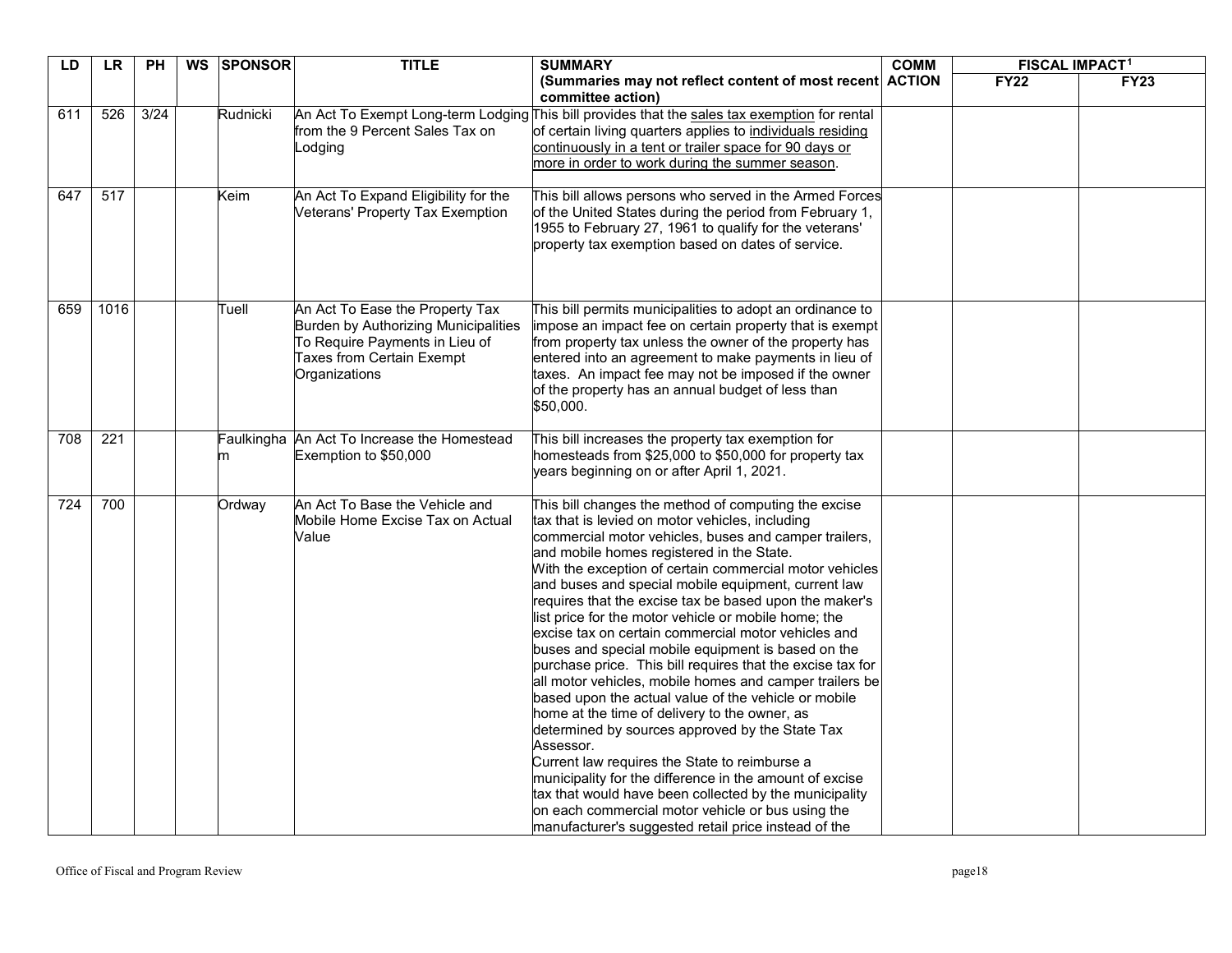| LD  | <b>LR</b>        | <b>PH</b>      | WS | <b>SPONSOR</b> | <b>TITLE</b>                                                                                                                                                                                                                                                                                                                      | <b>SUMMARY</b>                                                                                                                                                                                                                                                                                                                                                                                                                                                                                                                                                                                                                                                                                                                                                                                                                                                                                                                                                                                                                                                                                                    | <b>COMM</b> | <b>FISCAL IMPACT<sup>1</sup></b> |             |
|-----|------------------|----------------|----|----------------|-----------------------------------------------------------------------------------------------------------------------------------------------------------------------------------------------------------------------------------------------------------------------------------------------------------------------------------|-------------------------------------------------------------------------------------------------------------------------------------------------------------------------------------------------------------------------------------------------------------------------------------------------------------------------------------------------------------------------------------------------------------------------------------------------------------------------------------------------------------------------------------------------------------------------------------------------------------------------------------------------------------------------------------------------------------------------------------------------------------------------------------------------------------------------------------------------------------------------------------------------------------------------------------------------------------------------------------------------------------------------------------------------------------------------------------------------------------------|-------------|----------------------------------|-------------|
|     |                  |                |    |                |                                                                                                                                                                                                                                                                                                                                   | (Summaries may not reflect content of most recent ACTION<br>committee action)                                                                                                                                                                                                                                                                                                                                                                                                                                                                                                                                                                                                                                                                                                                                                                                                                                                                                                                                                                                                                                     |             | <b>FY22</b>                      | <b>FY23</b> |
|     |                  |                |    |                |                                                                                                                                                                                                                                                                                                                                   | actual purchase price. This bill applies that requirement<br>to all vehicles registered and taxed by the municipality<br>using the actual value.                                                                                                                                                                                                                                                                                                                                                                                                                                                                                                                                                                                                                                                                                                                                                                                                                                                                                                                                                                  |             |                                  |             |
| 731 | $\overline{342}$ | $\frac{3}{24}$ |    | Stewart        | An Act To Establish a Program To<br>Assist Regional Firefighter Training<br>Programs, To Provide Tax Credits to<br><b>Businesses That Employ Volunteer</b><br><b>Firefighters and Emergency Medical</b><br>Services Persons and To Provide<br>Benefits to Volunteer Firefighters and<br><b>Emergency Medical Services Persons</b> | This bill:<br>1. Establishes a program administered by the Maine<br>Fire Protection Services Commission to provide<br>grants to municipalities for regional fire service<br>training. Appropriates \$1,000,000 per year.<br>2. Provides an income tax credit for employers who<br>permit employees who are volunteer firefighters or<br>volunteer municipal EMS persons to be absent from<br>work for firefighting or EMS response activities<br>without a reduction in pay and<br>3. Allows a municipality to provide benefits to<br>residents of the municipality who are volunteer<br>firefighters or volunteer municipal EMS persons.                                                                                                                                                                                                                                                                                                                                                                                                                                                                         |             |                                  |             |
| 740 | 459              |                |    | O'Connell      | An Act To Provide Municipalities a<br>Percentage of the Revenue<br>Generated from the Taxes Imposed<br>in Those Municipalities                                                                                                                                                                                                    | This bill requires the transfer of 25% of the revenue from<br>the sales tax and the excise tax on adult use marijuana<br>to a fund established by the bill to be distributed to<br>on the Sale of Recreational Marijuana municipalities where marijuana establishments are<br>located in proportion to the ratio of the revenue<br>generated in the municipality to the total revenue<br>generated by adult use marijuana establishments<br>statewide.                                                                                                                                                                                                                                                                                                                                                                                                                                                                                                                                                                                                                                                            |             |                                  |             |
| 798 | 334              |                |    | Pouliot        | An Act To Improve the Educational<br><b>Opportunity Tax Credit</b>                                                                                                                                                                                                                                                                | This bill makes the current income tax credit for<br>educational opportunity inapplicable to tax years<br>beginning on or after January 1, 2022, and creates a<br>new simplified tax credit for student loan repayment<br>applicable to tax years beginning on or after January 1,<br>2022. It provides that taxpayers who were eligible for a<br>refundable credit under the credit for educational<br>opportunity may continue to receive a refundable credit<br>for tax years beginning before January 1, 2024. 1. A<br>qualified individual must be a full-year Maine resident<br>who has obtained an associate, bachelor's or graduate<br>degree from an accredited Maine or non-Maine<br>community college, college or university and who works<br>at least part time in Maine or on a vessel at sea or is<br>deployed for military service in the United States Armed<br>Forces during the taxable year. 2. Loans obtained from<br>related persons, such as family members, and certain<br>businesses, trusts and exempt organizations, do not<br>qualify for the credit. 3. The credit may not reduce the |             |                                  |             |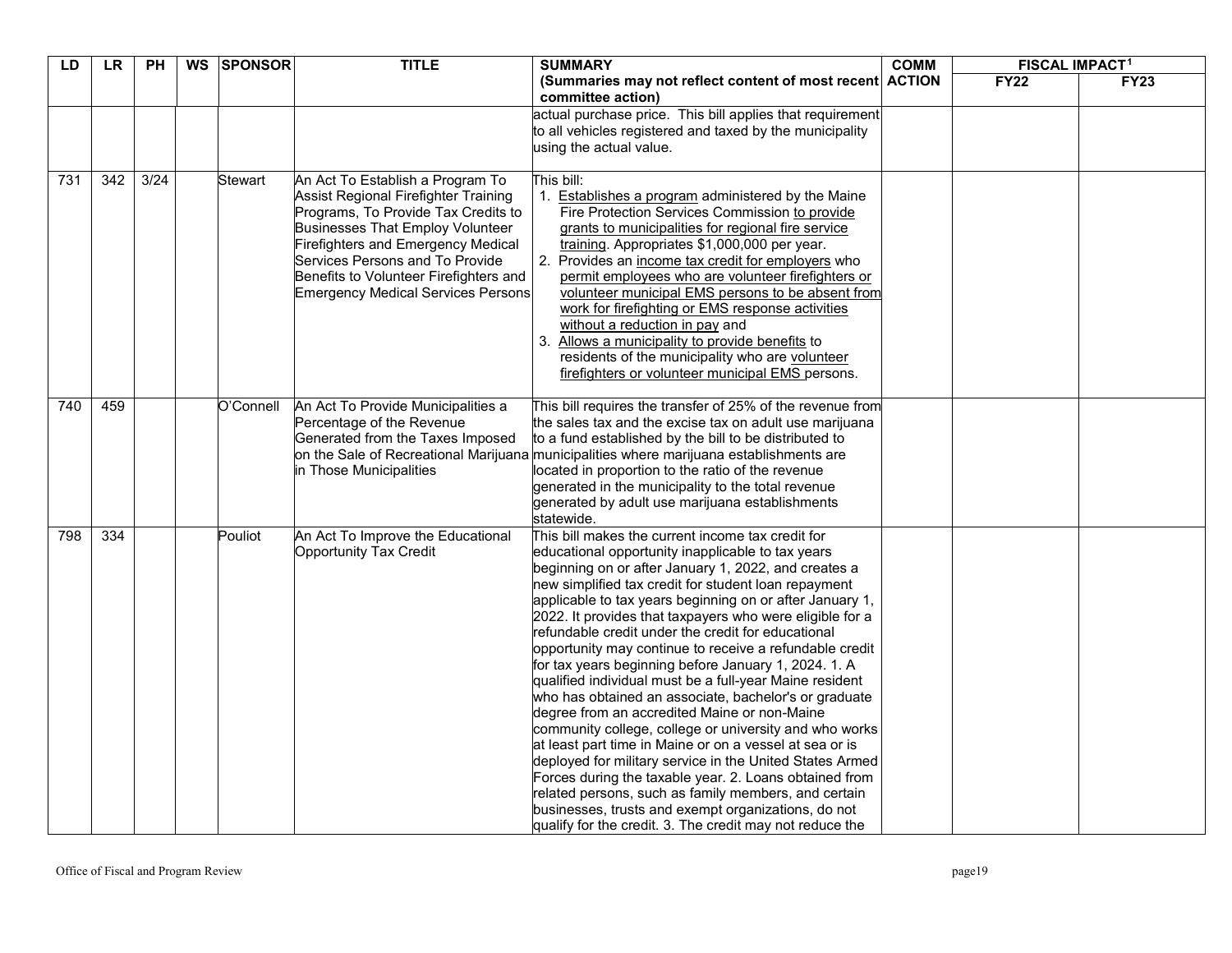| LD  | <b>LR</b> | PH | WS | <b>SPONSOR</b> | <b>TITLE</b>                          | <b>SUMMARY</b>                                                                | <b>COMM</b> | <b>FISCAL IMPACT1</b> |             |
|-----|-----------|----|----|----------------|---------------------------------------|-------------------------------------------------------------------------------|-------------|-----------------------|-------------|
|     |           |    |    |                |                                       | (Summaries may not reflect content of most recent ACTION<br>committee action) |             | <b>FY22</b>           | <b>FY23</b> |
|     |           |    |    |                |                                       | tax due to less than zero. 4. The credit for qualified                        |             |                       |             |
|     |           |    |    |                |                                       | individuals is the lesser of the amount paid on eligible                      |             |                       |             |
|     |           |    |    |                |                                       | education loans during the taxable year and 15% of the                        |             |                       |             |
|     |           |    |    |                |                                       | outstanding eligible education loan debt on the date the                      |             |                       |             |
|     |           |    |    |                |                                       | first education loan payment is made after a degree is                        |             |                       |             |
|     |           |    |    |                |                                       | earned. 5. The credit for employers is the lesser of the                      |             |                       |             |
|     |           |    |    |                |                                       | amount paid by an employer on behalf of a qualified                           |             |                       |             |
|     |           |    |    |                |                                       | employee during the taxable year during the term of                           |             |                       |             |
|     |           |    |    |                |                                       | employment and 20% of the outstanding eligible                                |             |                       |             |
|     |           |    |    |                |                                       | education loan debt on the date the first education loan                      |             |                       |             |
|     |           |    |    |                |                                       | payment is made after December 31, 2021. 6. The                               |             |                       |             |
|     |           |    |    |                |                                       | credit is available to the spouse of an individual eligible                   |             |                       |             |
|     |           |    |    |                |                                       | for a credit even if the spouse is not employed. 7.                           |             |                       |             |
|     |           |    |    |                |                                       | Income tax deductions are provided for student loan                           |             |                       |             |
|     |           |    |    |                |                                       | payments made directly to a lender by an employer on                          |             |                       |             |
|     |           |    |    |                |                                       | behalf of a qualified employee and payments made                              |             |                       |             |
|     |           |    |    |                |                                       | directly to a lender on behalf of a taxpayer by a student                     |             |                       |             |
|     |           |    |    |                |                                       | loan repayment program funded by a nonprofit                                  |             |                       |             |
|     |           |    |    |                |                                       | foundation and administered by the Finance Authority of                       |             |                       |             |
|     |           |    |    |                |                                       | Maine for residents of the State employed by a                                |             |                       |             |
|     |           |    |    |                |                                       | business located in the State. 8. The annual credit may                       |             |                       |             |
|     |           |    |    |                |                                       | include loan amounts paid in excess of the amount due                         |             |                       |             |
|     |           |    |    |                |                                       | during a taxable year. Credits in excess of those that                        |             |                       |             |
|     |           |    |    |                |                                       | may be used during a taxable year may be carried over                         |             |                       |             |
|     |           |    |    |                |                                       | for the next succeeding 5 years. The bill also provides                       |             |                       |             |
|     |           |    |    |                |                                       | funds to market the Job Creation Through Educational                          |             |                       |             |
|     |           |    |    |                |                                       | Opportunity Program.                                                          |             |                       |             |
| 830 | 677       |    |    | Perry          | An Act To Restructure the Taxation of | This bill repeals the excise tax on adult use marijuana on                    |             |                       |             |
|     |           |    |    |                | Adult Use Marijuana                   | January 1, 2022 and raises an estimated equivalent amount of                  |             |                       |             |
|     |           |    |    |                |                                       | revenue by increasing the sales tax on adult use marijuana                    |             |                       |             |
|     |           |    |    |                |                                       | and adult use marijuana products to 20% on January 1, 2022.                   |             |                       |             |
| 871 | 160       |    |    | Perry          | An Act To Clarify Certain Provisions  | This bill makes the following changes to the marijuana excise                 |             |                       |             |
|     |           |    |    |                | Regarding the Marijuana Excise Tax    | tax provisions. 1. It adds definitions of "wet marijuana                      |             |                       |             |
|     |           |    |    |                |                                       | flower" and "wet marijuana trim." 2. It removes the "per                      |             |                       |             |
|     |           |    |    |                |                                       | pound or fraction thereof" calculation of excise taxes for                    |             |                       |             |
|     |           |    |    |                |                                       | mature marijuana plants and, beginning July 1, 2021,                          |             |                       |             |
|     |           |    |    |                |                                       | provides an excise tax of \$35 per mature marijuana plant. 3. It              |             |                       |             |
|     |           |    |    |                |                                       | requires a cultivation facility licensee to calculate the taxable             |             |                       |             |
|     |           |    |    |                |                                       | weight by reducing the total weight of wet marijuana flower                   |             |                       |             |
|     |           |    |    |                |                                       | or wet marijuana trim                                                         |             |                       |             |
| 897 | 1751      |    |    | Warren         | An Act To Protect Maine Veterans      | This bill is a concept draft pursuant to Joint Rule                           |             |                       |             |
|     |           |    |    |                | from Unfair Consequences of           | 208.                                                                          |             |                       |             |
|     |           |    |    |                | <b>Taxation Policy</b>                | This bill would protect Maine veterans from the                               |             |                       |             |
|     |           |    |    |                |                                       | unfair consequences of property taxation laws.                                |             |                       |             |
|     |           |    |    |                |                                       |                                                                               |             |                       |             |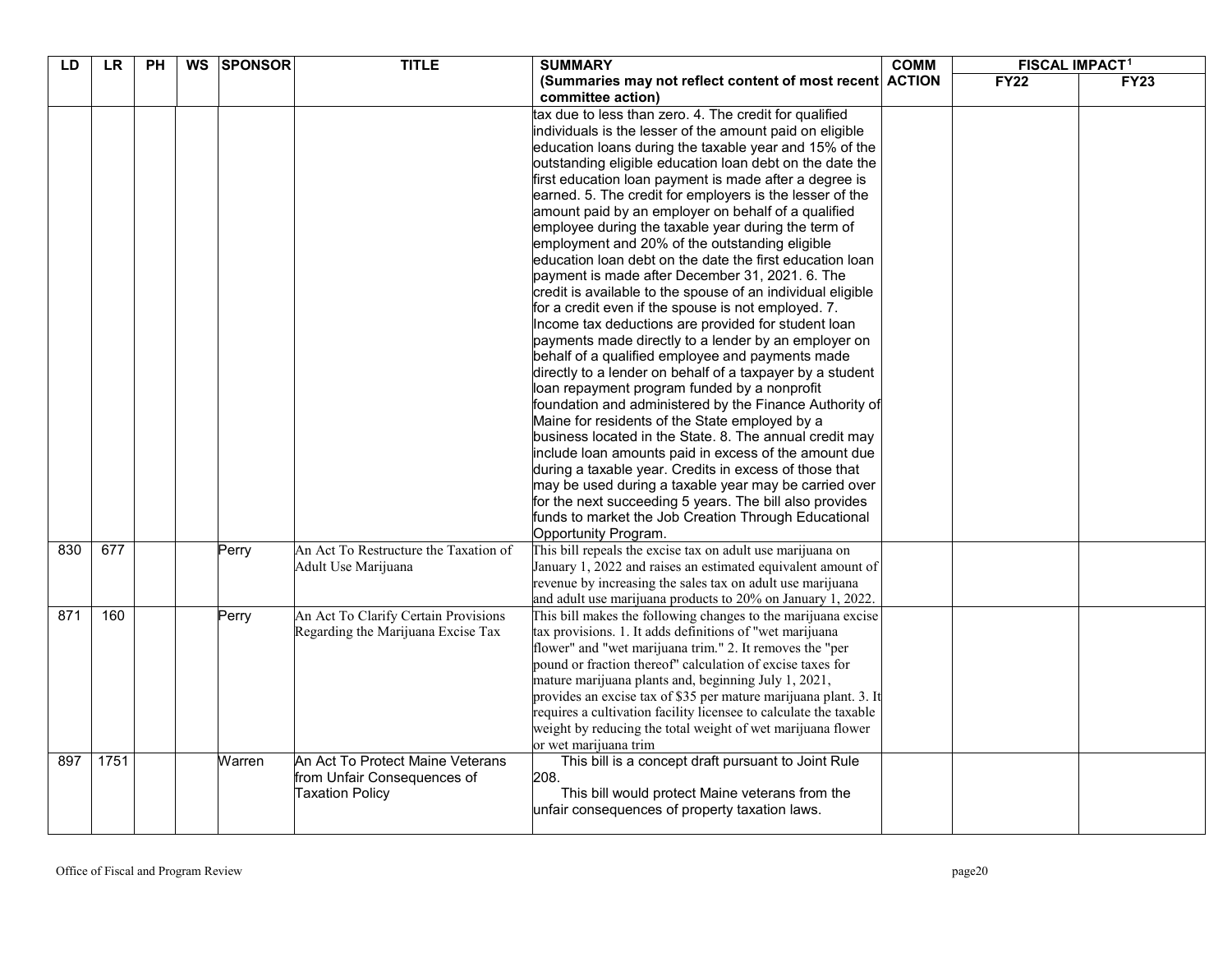| LD   | <b>LR</b> | $\overline{PH}$ | <b>WS</b> | <b>SPONSOR</b> | <b>TITLE</b>                                                    | <b>SUMMARY</b>                                                                                                                 | <b>COMM</b>   | <b>FISCAL IMPACT1</b> |             |
|------|-----------|-----------------|-----------|----------------|-----------------------------------------------------------------|--------------------------------------------------------------------------------------------------------------------------------|---------------|-----------------------|-------------|
|      |           |                 |           |                |                                                                 | (Summaries may not reflect content of most recent)<br>committee action)                                                        | <b>ACTION</b> | <b>FY22</b>           | <b>FY23</b> |
| 950  | 1747      |                 |           | <b>Bennett</b> | An Act To Improve Maine's Economic                              | This bill provides that the Finance Authority of Maine may                                                                     |               |                       |             |
|      |           |                 |           |                | Development Incentives                                          | not issue a certificate of eligibility for a refundable seed                                                                   |               |                       |             |
|      |           |                 |           |                |                                                                 | capital tax credit to a private venture capital fund until after                                                               |               |                       |             |
|      |           |                 |           |                |                                                                 | certificates have been issued for nonrefundable credits and                                                                    |               |                       |             |
|      |           |                 |           |                |                                                                 | only if the annual limit on certificates will not be exceeded.                                                                 |               |                       |             |
|      |           |                 |           |                |                                                                 | The bill also provides ongoing appropriations of \$500,000                                                                     |               |                       |             |
|      |           |                 |           |                |                                                                 | annually to the Governor's Jobs Initiative Program to be used                                                                  |               |                       |             |
|      |           |                 |           |                |                                                                 | as matching funds for worker training or retraining in<br>manufacturing industries.                                            |               |                       |             |
| 953  | 1463      |                 |           |                | Deschamba An Act To Improve Affordable Housing                  | This bill permits tax increment financing to be used by a                                                                      |               |                       |             |
|      |           |                 |           | ult            | Options and Services To Address                                 | municipality to cover costs associated with the development                                                                    |               |                       |             |
|      |           |                 |           |                | Homelessness                                                    | of affordable housing in and outside development districts,                                                                    |               |                       |             |
|      |           |                 |           |                |                                                                 | for the use in supporting housing services for persons who are                                                                 |               |                       |             |
|      |           |                 |           |                |                                                                 | homeless, for the purpose of providing an incentive for                                                                        |               |                       |             |
|      |           |                 |           |                |                                                                 | development within the municipality. The bill also corrects a                                                                  |               |                       |             |
|      |           |                 |           |                |                                                                 | conflict in the Maine Revised Statutes, Title 30-A, section                                                                    |               |                       |             |
|      |           |                 |           |                |                                                                 | 5225, subsection 1, paragraph C, which was amended by                                                                          |               |                       |             |
|      |           |                 |           |                |                                                                 | Public Law 2019, chapter 604 and chapter 625, by                                                                               |               |                       |             |
|      |           |                 |           |                |                                                                 | incorporating the changes made by both laws.                                                                                   |               |                       |             |
| 966  | 1153      |                 |           | Tepler         | Resolve, Establishing the Commission To                         | This resolve establishes the Commission To Study Fair,                                                                         |               |                       |             |
|      |           |                 |           |                | Study Fair, Equitable and Competitive                           | Equitable and Competitive Tax Policy for Maine's Working                                                                       |               |                       |             |
|      |           |                 |           |                | Tax Policy for Maine's Working Families<br>and Small Businesses | Families and Small Businesses and directs the commission,                                                                      |               |                       |             |
|      |           |                 |           |                |                                                                 | no later than November 4, 2021, to submit a report, including<br>suggested legislation, for presentation to the Second Regular |               |                       |             |
|      |           |                 |           |                |                                                                 | Session of the 130th Legislature.                                                                                              |               |                       |             |
| 970  | 1272      |                 |           | Connor         |                                                                 | An Act To Base the Motor Vehicle Excise This bill provides that, for a motor vehicle purchased after                           |               |                       |             |
|      |           |                 |           |                | Tax on Actual Sale Price                                        | December 31, 2022, the motor vehicle excise tax must be                                                                        |               |                       |             |
|      |           |                 |           |                |                                                                 | based on the purchase price for the motor vehicle if purchased<br>from a new vehicle dealer or a used car dealer. For other    |               |                       |             |
|      |           |                 |           |                |                                                                 | motor vehicles, the excise tax continues to be based on the                                                                    |               |                       |             |
|      |           |                 |           |                |                                                                 | maker's list price.                                                                                                            |               |                       |             |
| 973  | 928       |                 |           | Wood           | An Act Regarding the Educational                                | This bill allows a qualified individual receiving a credit under                                                               |               |                       |             |
|      |           |                 |           |                | Opportunity Tax Credit                                          | the Job Creation Through Educational Opportunity Program                                                                       |               |                       |             |
|      |           |                 |           |                |                                                                 | until April 1, 2021 to make payments on obligations for loans                                                                  |               |                       |             |
|      |           |                 |           |                |                                                                 | due in tax year 2020 and until December 1, 2021 for                                                                            |               |                       |             |
|      |           |                 |           |                |                                                                 | payments due in tax year 2021. For tax years beginning                                                                         |               |                       |             |
|      |           |                 |           |                |                                                                 | January 1, 2022, the bill allows prepayment prior to the due                                                                   |               |                       |             |
|      |           |                 |           |                |                                                                 | date on obligations for loans due that tax year and for                                                                        |               |                       |             |
|      |           |                 |           |                |                                                                 | qualified individuals to be able to make catch-up payments in                                                                  |               |                       |             |
|      |           |                 |           |                |                                                                 | the first 2 years of their participation in the program.                                                                       |               |                       |             |
| 1046 | 1706      |                 |           | Terry          | An Act To Create an Income Tax<br>Return Checkoff for Hunger    | This bill requires the inclusion of a check-off<br>provision on Maine income tax forms for taxpayers who                       |               |                       |             |
|      |           |                 |           |                | Prevention                                                      | wish to contribute to support the emergency food                                                                               |               |                       |             |
|      |           |                 |           |                |                                                                 | assistance program administered by the Department of                                                                           |               |                       |             |
|      |           |                 |           |                |                                                                 | Agriculture, Conservation and Forestry. It also                                                                                |               |                       |             |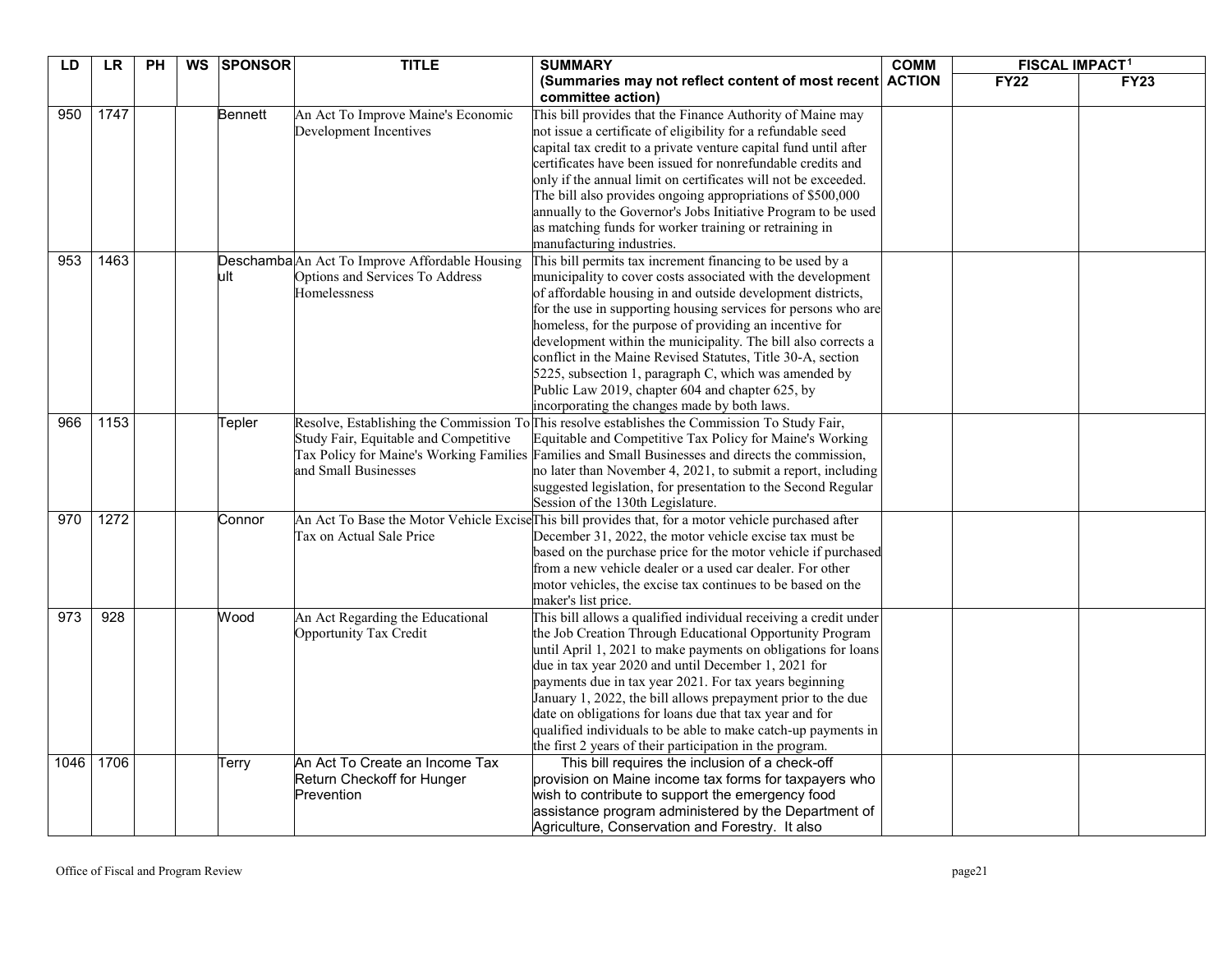| LD   | <b>LR</b> | <b>PH</b> | WS SPONSOR | <b>TITLE</b>                                                                                         | <b>SUMMARY</b>                                                                                                                                                                                                                                                                                                                                                                                                                                                                                                                                                                                                                                                                                                                                                                                                                                                                                                                                                                                                                                                           | <b>COMM</b> | <b>FISCAL IMPACT<sup>1</sup></b> |             |
|------|-----------|-----------|------------|------------------------------------------------------------------------------------------------------|--------------------------------------------------------------------------------------------------------------------------------------------------------------------------------------------------------------------------------------------------------------------------------------------------------------------------------------------------------------------------------------------------------------------------------------------------------------------------------------------------------------------------------------------------------------------------------------------------------------------------------------------------------------------------------------------------------------------------------------------------------------------------------------------------------------------------------------------------------------------------------------------------------------------------------------------------------------------------------------------------------------------------------------------------------------------------|-------------|----------------------------------|-------------|
|      |           |           |            |                                                                                                      | (Summaries may not reflect content of most recent ACTION<br>committee action)                                                                                                                                                                                                                                                                                                                                                                                                                                                                                                                                                                                                                                                                                                                                                                                                                                                                                                                                                                                            |             | <b>FY22</b>                      | <b>FY23</b> |
|      |           |           |            |                                                                                                      | establishes the Emergency Food Assistance Program<br>Fund, to which revenue collected from the income tax<br>checkoff is credited.                                                                                                                                                                                                                                                                                                                                                                                                                                                                                                                                                                                                                                                                                                                                                                                                                                                                                                                                       |             |                                  |             |
| 1062 | 486       |           | Cloutier   | An Act To Phase Out the Insurance<br>Premium Tax on Annuities                                        | This bill phases out the insurance premium tax on<br>annuity considerations over 10 years beginning in 2022<br>and provides that during the phase-out period the<br>retaliatory tax on non-Maine insurance companies does<br>not apply. The bill also specifies that certain deductions<br>related to annuities may be deducted from annuity<br>considerations for tax periods beginning on or after<br>January 1, 2022.                                                                                                                                                                                                                                                                                                                                                                                                                                                                                                                                                                                                                                                 |             |                                  |             |
| 1067 | 679       |           | Baldacci   | An Act To Institute a State Tax<br>Amnesty Program To Increase<br><b>General Revenue Collections</b> | This bill, for the purposes of encouraging<br>delinquent taxpayers to comply with the law, collecting<br>unreported taxes and accelerating the collection of<br>certain delinquent state tax liabilities, enacts the 2021<br>Maine Tax Amnesty Program. Under the program, a<br>person with a tax delinguency as of September 30,<br>2021 may pay the taxes owed, plus half the accrued<br>interest, without incurring any other criminal or civil<br>liability. The period during which a delinquency may be<br>paid under the 2021 Maine Tax Amnesty Program is<br>from October 1, 2021 to December 31, 2021. The<br>program is not available for debts for which the State<br>has secured a warrant or civil judgment in the State's<br>favor.<br>From the effective date of this legislation until<br>September 30, 2021, the State Tax Assessor is<br>required to offer a delinquent taxpayer the same<br>benefits of the 2021 Maine Tax Amnesty Program in<br>order to avoid having a taxpayer wait until October 1,<br>2021 or later to pay the delinquent taxes. |             |                                  |             |
| 1071 | 332       |           | Pouliot    | An Act To Reduce Property Taxes for<br>Maine Residents                                               | This bill increases the total exemption under the<br>Maine resident homestead property tax exemption<br>program to \$50,000 for property tax years beginning on<br>or after April 1, 2021. This bill also increases state<br>reimbursement to municipalities for homestead property<br>tax exemptions from 70% to 100% for property tax<br>years beginning on or after April 1, 2021.                                                                                                                                                                                                                                                                                                                                                                                                                                                                                                                                                                                                                                                                                    |             |                                  |             |
| 1118 | 910       |           | awrence    | An Act To Promote Reliable Rural<br>High-speed Internet                                              | This bill provides an income tax credit for high-<br>speed Internet service providers who engage in a<br>project approved by the Commissioner of Economic and                                                                                                                                                                                                                                                                                                                                                                                                                                                                                                                                                                                                                                                                                                                                                                                                                                                                                                            |             |                                  |             |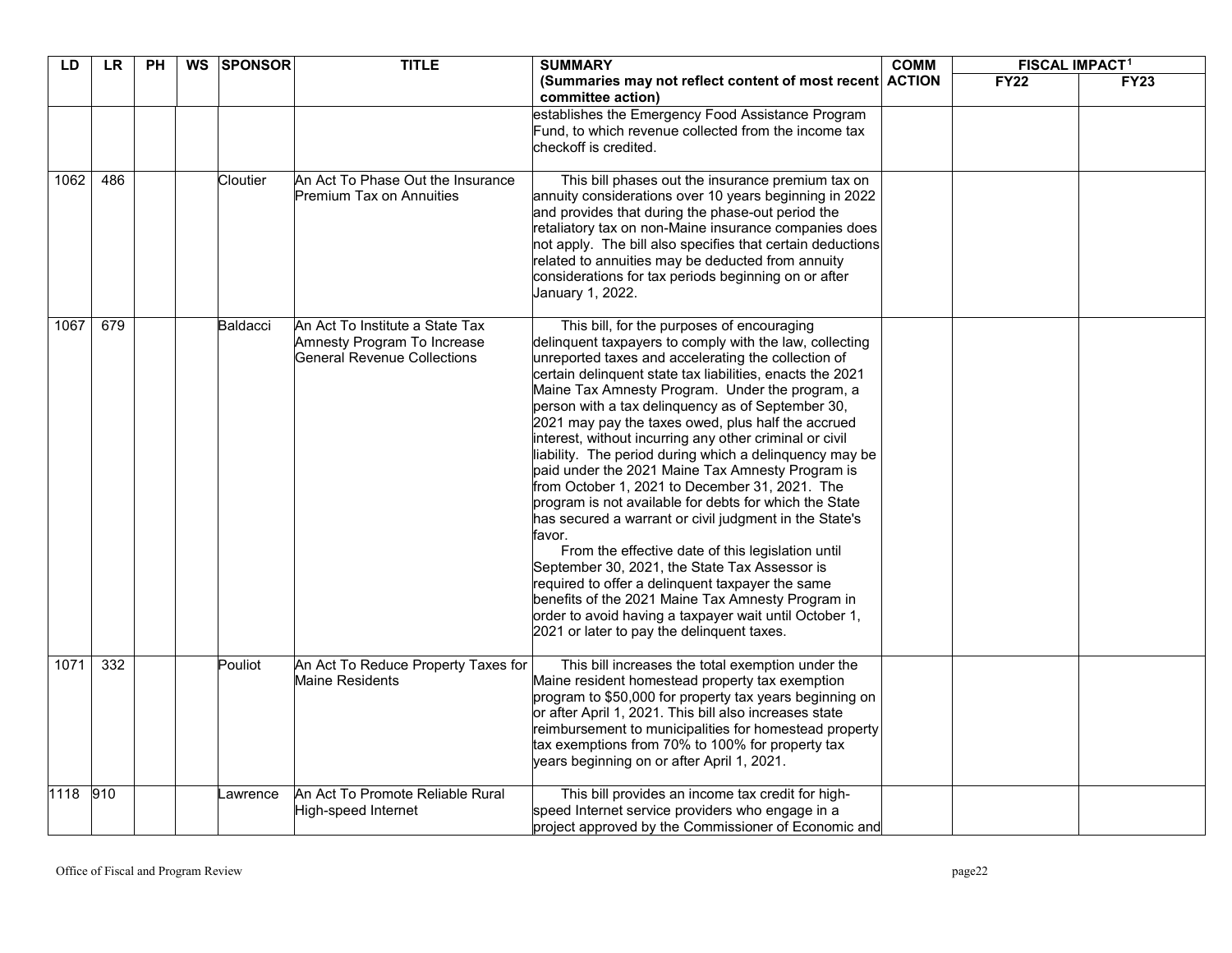| LD   | <b>LR</b> | <b>PH</b> | WS | <b>SPONSOR</b> | <b>TITLE</b>                                                                                               | <b>SUMMARY</b>                                                                                                                                                                                                                                                                                                                                                                                                                                                | <b>COMM</b> | <b>FISCAL IMPACT1</b> |             |
|------|-----------|-----------|----|----------------|------------------------------------------------------------------------------------------------------------|---------------------------------------------------------------------------------------------------------------------------------------------------------------------------------------------------------------------------------------------------------------------------------------------------------------------------------------------------------------------------------------------------------------------------------------------------------------|-------------|-----------------------|-------------|
|      |           |           |    |                |                                                                                                            | (Summaries may not reflect content of most recent ACTION<br>committee action)                                                                                                                                                                                                                                                                                                                                                                                 |             | <b>FY22</b>           | <b>FY23</b> |
|      |           |           |    |                |                                                                                                            | Community Development that provides high-speed<br>Internet service where the average number of potential<br>customers per mile does not exceed 20 and the cost to<br>the customers does not exceed the Consumer Price<br>Index cost for high-speed Internet service in a<br>metropolitan area.                                                                                                                                                                |             |                       |             |
| 1129 | 228       |           |    | Matlack        | An Act Relating to the Valuation of<br><b>Retail Sales Facilities</b>                                      | This bill provides that, in establishing the just value<br>of retail sales facilities, consideration must be given to 3<br>recognized approaches to valuation of commercial<br>property and that the assessor must consider the value<br>of reasonably similar properties with regard to age,<br>condition, use, type of construction, location, design,<br>physical features and economic characteristics.                                                   |             |                       |             |
| 1132 | 1418      |           |    | Morales        | An Act To Encourage the Renovation<br>of Available Housing Stock                                           | The purpose of this bill is to make available more<br>affordable housing by allowing the clearing of title of<br>tax-acquired abandoned property within a year of the<br>acquisition rather than the existing wait of 5 years. This<br>bill also directs the Maine State Housing Authority to<br>develop a program to purchase tax-acquired properties<br>that have been renovated and make them available for<br>rent or for sale to first-time home buyers. |             |                       |             |
| 1136 | 1500      |           |    | Harnett        | An Act To Promote Fairness in<br>Income Tax Rates by Making Them<br>More Progressive                       | This bill changes the individual income tax brackets<br>to provide 4 brackets rather than 3. The bill adds a new<br>bracket of 10.15% on taxable income exceeding<br>\$100,000 for single individuals and married persons<br>filing separately, \$150,000 for heads of households and<br>\$200,000 for individuals filing married joint returns and<br>surviving spouses.                                                                                     |             |                       |             |
| 1140 | 274       |           |    | Corey          | An Act To Establish a Sales Tax<br>Exemption for the Purchase of<br><b>Firearm Safety Devices</b>          | This bill establishes a sales tax exemption for a<br>safe, lockbox, trigger lock or barrel lock that is<br>specifically designed for securing firearms.                                                                                                                                                                                                                                                                                                       |             |                       |             |
| 1145 | 1313      |           |    | Warren         | An Act To Eliminate the State Income<br>Tax on Maine Public Employees<br><b>Retirement System Pensions</b> | Retirement benefits under state, local or federal<br>government retirement plans that are based on<br>employment compensation for which contributions are<br>not made to the federal Social Security system result in<br>reductions in the amount of Social Security benefits that<br>a retiree is eligible to receive under the federal windfall<br>elimination provision. This bill provides an income tax<br>exemption for those retirement benefits.      |             |                       |             |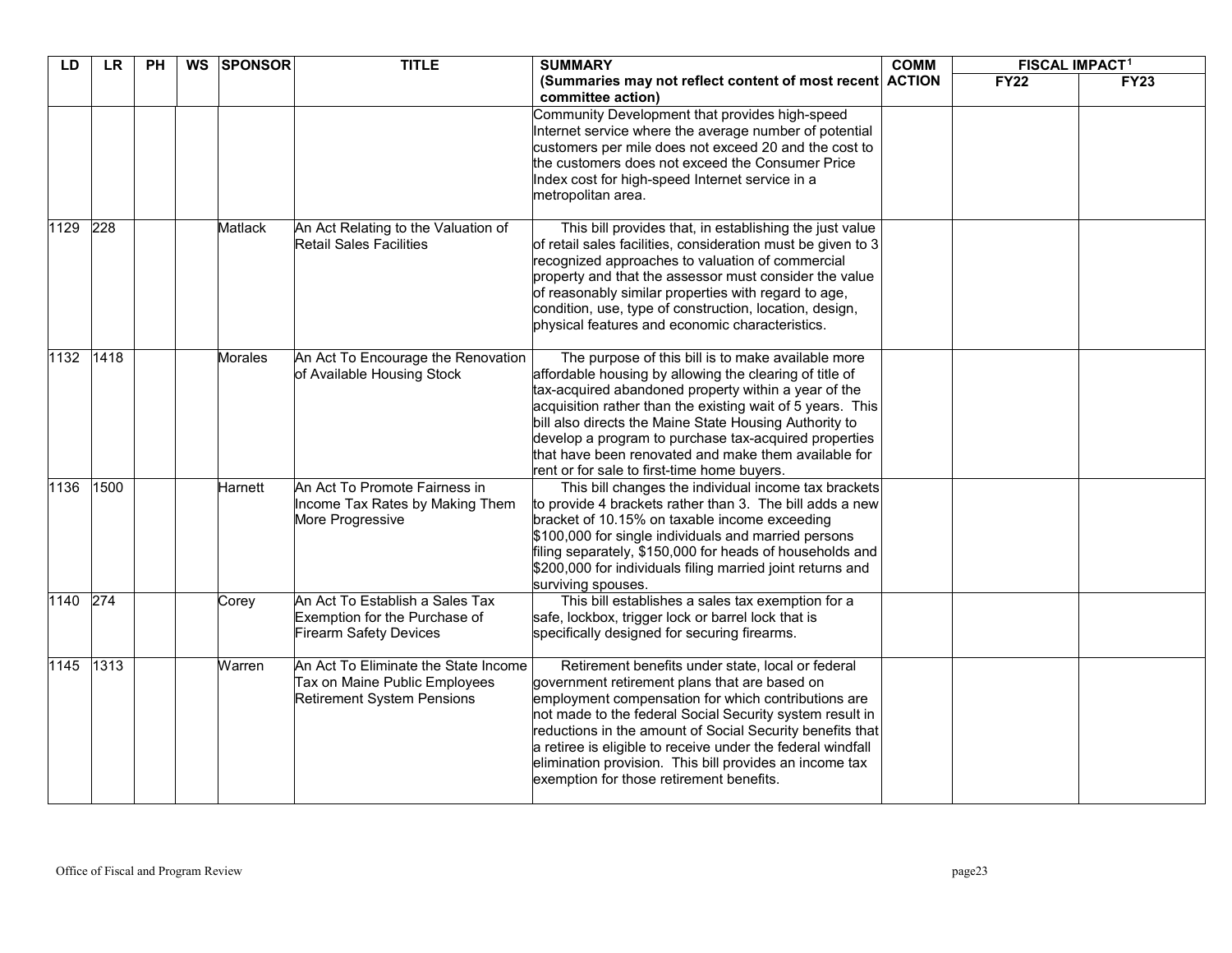| LD       | LR   | $\overline{P}$ | WS | <b>SPONSOR</b> | <b>TITLE</b>                                                                                                                                               | <b>SUMMARY</b>                                                                                                                                                                                                                                                                                                                                                                                                                                                                                                                                                                                                                                                                                                               | <b>COMM</b> | <b>FISCAL IMPACT<sup>1</sup></b> |             |
|----------|------|----------------|----|----------------|------------------------------------------------------------------------------------------------------------------------------------------------------------|------------------------------------------------------------------------------------------------------------------------------------------------------------------------------------------------------------------------------------------------------------------------------------------------------------------------------------------------------------------------------------------------------------------------------------------------------------------------------------------------------------------------------------------------------------------------------------------------------------------------------------------------------------------------------------------------------------------------------|-------------|----------------------------------|-------------|
|          |      |                |    |                |                                                                                                                                                            | (Summaries may not reflect content of most recent ACTION<br>committee action)                                                                                                                                                                                                                                                                                                                                                                                                                                                                                                                                                                                                                                                |             | <b>FY22</b>                      | <b>FY23</b> |
| 1156     | 1378 |                |    | Arata          | An Act To Reduce Errors in<br><b>Benefits</b>                                                                                                              | This bill improves the employment tax increment<br>Employment Tax Increment Financing financing program for calendar years beginning with<br>2022 by basing benefits on the gross wages of qualified<br>employees rather than on income tax withholding for<br>those employees. The bill directs the Commissioner of<br>Economic and Community Development and the State<br>Tax Assessor to take actions, including the adoption of<br>routine technical rules, to implement the change.                                                                                                                                                                                                                                     |             |                                  |             |
| 1162 310 |      |                |    | Cebra          | An Act To Dedicate a Percentage of<br>the Sales and Use Tax on Motor<br>Vehicles and Motor Vehicle Parts to<br>the Highway Fund                            | This bill provides that 20% of the sales or use tax<br>on motor vehicles and motor vehicle parts must be<br>transferred to the Highway Fund beginning in 2022.                                                                                                                                                                                                                                                                                                                                                                                                                                                                                                                                                               |             |                                  |             |
| 1166     | 1844 |                |    | Dodge          | An Act To Increase the Property Tax                                                                                                                        | This bill increases by 50%, for tax years beginning<br>Exemption for Veterans by 50 Percenton or after April 1, 2022, the property tax exemption for<br>all categories of eligible veterans other than paraplegic<br>veterans receiving a \$50,000 exemption for specially<br>adapted housing units.                                                                                                                                                                                                                                                                                                                                                                                                                         |             |                                  |             |
| 1174 698 |      |                |    | Ordway         | An Act To Allow Municipalities To<br>County and School Taxes                                                                                               | This bill permits municipalities to issue separate<br>Send Separate Tax Bills for Municipal, bills for the portion of their tax commitments attributable<br>to education funding and the portion attributable to<br>county taxes and all other municipal costs.                                                                                                                                                                                                                                                                                                                                                                                                                                                              |             |                                  |             |
| 1181     | 1541 |                |    |                | Wadsworth An Act To Reduce Property Taxes on<br>the Primary Residence of Veterans<br>Who Are 100 Percent Disabled Due to<br>Service-connected Disabilities | This bill is a concept draft pursuant to Joint Rule<br>208.<br>This bill proposes to reduce property taxes on the<br>primary residence of veterans who are 100% disabled<br>due to service-connected disabilities.                                                                                                                                                                                                                                                                                                                                                                                                                                                                                                           |             |                                  |             |
| 1184     | 1067 |                |    |                | Wadsworth An Act To Exempt from Taxation<br>Certain Out-of-state Pensions                                                                                  | This bill exempts from Maine income tax certain<br>income from out-of-state pensions in order to avoid<br>double taxation of that income. The exemption is only<br>for the amount of the contribution made by the taxpayer<br>divided by the life expectancy of the taxpayer and<br>applies only if the income is included in federal adjusted<br>gross income and not deducted under the general<br>pension deduction.<br>In order to qualify for the exemption, the<br>contribution must have been made using income on<br>which income tax was paid and is available only if the<br>state in which the taxpayer resided at the time of the<br>contribution provides a similar exemption to a former<br>resident of Maine. |             |                                  |             |